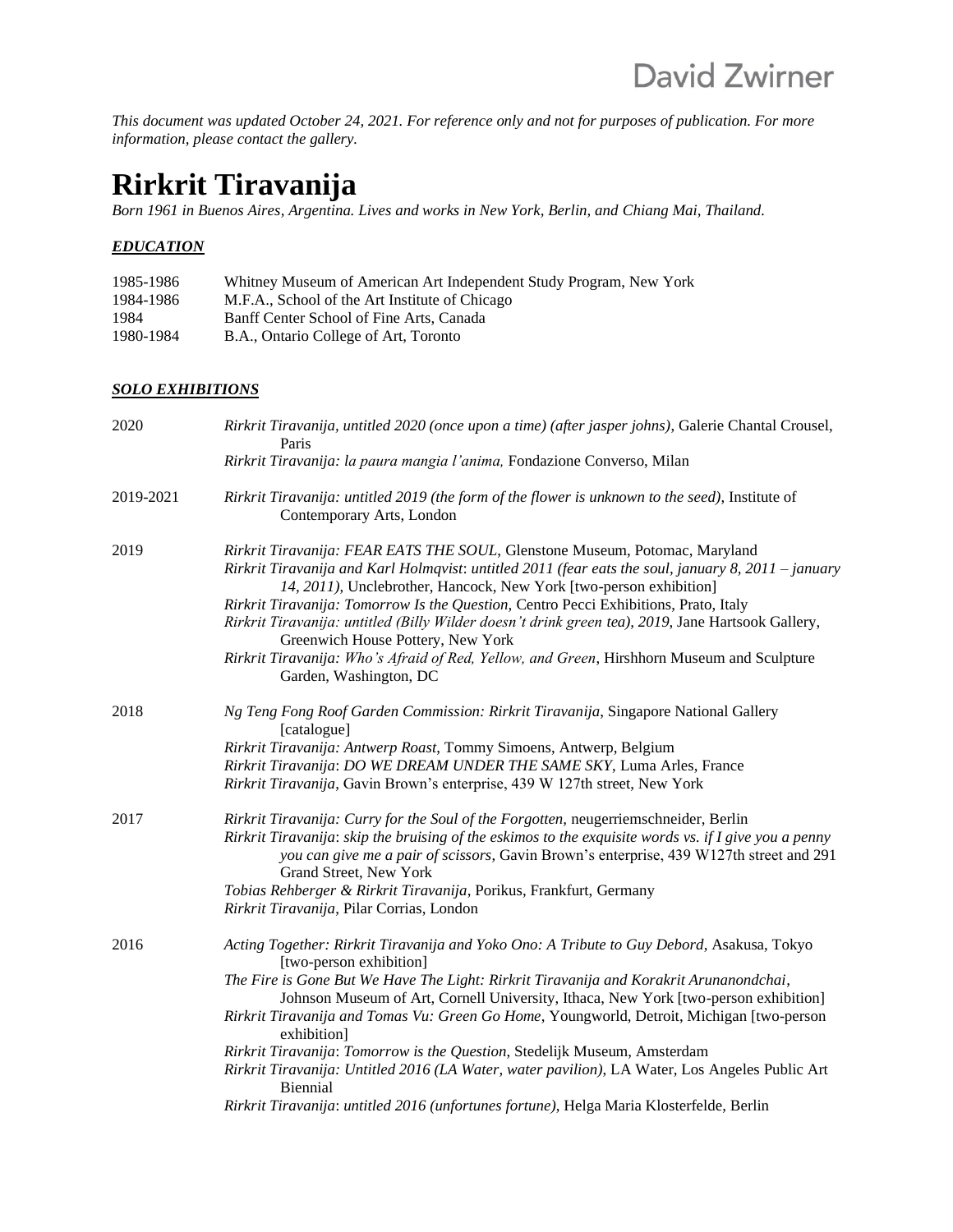| 2015 | Rirkrit Tiravanija and Kreemart: untitled 2015 (tomorrow is on our tongue, as today pass from<br>our lips), Centro Cultural Banco do Brazil, Rio de Janeiro<br>Rirkrit Tiravanija and Tomas Vu: Green Go Home, NF Galería, Madrid (two-person exhibition]<br>Rirkrit Tiravanija: Tomorrow is the Question, The Garage Museum of Contemporary Art,<br>Moscow |
|------|-------------------------------------------------------------------------------------------------------------------------------------------------------------------------------------------------------------------------------------------------------------------------------------------------------------------------------------------------------------|
|      | Rirkrit Tiravanija: UFO (UNIVERSAL FANTASTIC OCCUPATION), Plaza del Museo Jumex,<br>Mexico City                                                                                                                                                                                                                                                             |
|      | Rirkrit Tiravanija: Untitled (Bangkok Boogie Woogie, No.2), Gavin Brown's enterprise, 229<br>Lenox Ave, New York                                                                                                                                                                                                                                            |
|      | Rirkrit Tiravanija: untitled 2015 (Karl Holmqvist reads), Gavin Brown's enterprise, 620<br>Greenwich St, New York                                                                                                                                                                                                                                           |
|      | Rirkrit Tiravanija: untitled 2015 (run like hell), Galerie Chantal Crousel, Paris<br>Rirkrit Tiravanija: untitled 2015 (there is a light that never goes out), Gavin Brown's enterprise,<br>Sant'Andrea de Scaphis, Rome                                                                                                                                    |
| 2014 | Focus: Rirkrit Tiravanija, Modern Art Museum of Fort Worth, Texas                                                                                                                                                                                                                                                                                           |
|      | Rirkrit Tiravanija: Chew The Fat, Galería Agustina Ferreyra, San Juan, Puerto Rico<br>Rirkrit Tiravanija: Lung Neaw Visits His Neighbors, CCA Kitakyushu Project Gallery, Japan<br>Rirkrit Tiravanija and SUPERFLEX: Social Pudding, 1301PE, Los Angeles [two-person                                                                                        |
|      | exhibition]<br>Rirkrit Tiravanija: Time Travelers Chronicle (Doubt): 2014-802, 701 A.D., neugerriemschneider,<br><b>Berlin</b>                                                                                                                                                                                                                              |
|      | Rirkrit Tiravanija - Time Travelers Chronicle (Doubt): 2014 - 208, 701 A.D. STPI, Creative<br>Workshop and Gallery, Singapore                                                                                                                                                                                                                               |
|      | Rirkrit Tiravanija and Tomas Vu: Green Go Home, The Pitch Project, Milwaukee, Wisconsin<br>[two-person exhibition]                                                                                                                                                                                                                                          |
|      | Rirkrit Tiravanija: Untitled 2014 (todos juntos), Kurimanzutto, Mexico City<br>U.F.O - NAUT JK (Julius Koller), Centre d'Art Contemporani Barcelona                                                                                                                                                                                                         |
| 2013 | Oktophonie, Park Avenue Armory, New York (composed by Karlheinz Stockhausen)<br>Rirkrit Tiravanija: untitled 2013 (passport to the middle of nowhere), Gavin Brown's enterprise,<br>229 Lenox Ave, New York                                                                                                                                                 |
|      | Rirkrit Tiravanija: untitled 2013 (HOW TO COOK A WOLF), Helga Maria Klosterfelde, Berlin<br>U.F.O. - NAUT JK (Julius Koller), Galerie Martin Janda, Vienna                                                                                                                                                                                                  |
| 2012 | John Baldessari / Rirkrit Tiravanija, 1301PE, Los Angeles [two-person exhibition]<br>Rirkrit Tiravanija, Soup/No Soup, Grand Palais, Paris                                                                                                                                                                                                                  |
|      | Rirkrit Tiravanija: Untitled 2001/2012, Gallery Side 2, Tokyo<br>Rirkrit Tiravanija: untitled 2012 (all those years at no. 17e London terrace), Kurimanzutto,<br>Mexico City                                                                                                                                                                                |
|      | Rirkrit Tiravanija: untitled 2012 (a study for Karl's perfect day) or (the incomparable Karl<br>Holmqvist), Zuecca Gallery, Venice                                                                                                                                                                                                                          |
|      | Rirkrit Tiravanija: untitled 2012 (freedom cannot be simulated), neugerriemschneider, Berlin<br>U.F.O. - NAUT JK (Julius Koller), Kurimanzutto, Mexico City                                                                                                                                                                                                 |
| 2011 | Rirkrit Tiravanija: Fear Eats the Soul, Gavin Brown's enterprise, 620 Greenwich St, New York<br>Rirkrit Tiravanija: Murder and Mayhem, 1301PE, Los Angeles<br>Rirkrit Tiravanija: UNTITLED 2008-2011(the map of the land of feeling), Carolina Nitsch<br>Contemporary Art, New York                                                                         |
|      | Rirkrit Tiravanija: untitled 2011 (police police potato grease), Bonniers Konsthall, Stockholm<br>Rirkrit Tiravanija: untitled (El Gusano), M Building, Miami                                                                                                                                                                                               |
| 2010 | Erasing 22'09" (unfinished): Rirkrit Tiravanija and Nico Dockx, Gallery VER, Bangkok,<br>Thailand [two-person exhibition]<br>Rirkrit Tiravanija: Asile Flottant, Galerie Chantal Crousel, Paris                                                                                                                                                             |
|      |                                                                                                                                                                                                                                                                                                                                                             |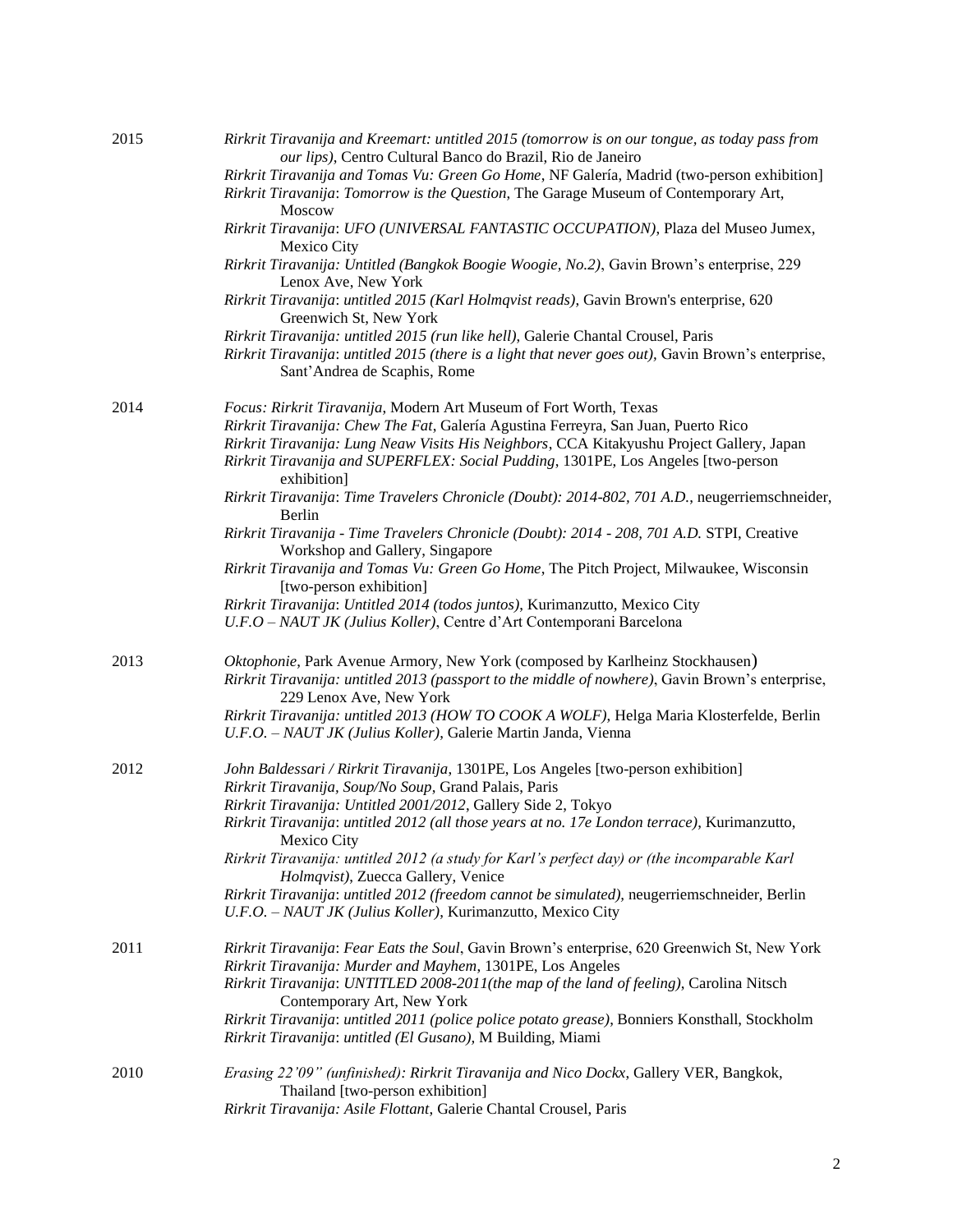|      | Rirkrit Tiravanija: ne travaillez jamais, Tang Contemporary, Beijing<br>Rirkrit Tiravanija Retrospektive, Kunsthalle Bielefeld, Germany [catalogue Rirkrit Tiravanija:<br>Cook Book - Just Smile and Don't Talk]<br>Rirkrit Tiravanija and Suthat Pinruethai: Sanctuary, LA Art Core, Los Angeles (curated by Lydia<br>Takeshita) [two-person exhibition]<br>Rirkrit Tiravanija: Who's Afraid of Red, Yellow and Green, 100 Tonson Gallery, Bangkok<br>Rirkrit Tiravanija, Helga Maria Klosterfelde, Berlin<br>Rirkrit Tiravanija, neugerriemschneider, Berlin<br>Rirkrit Tiravanija, Pilar Corrias, London                                      |
|------|--------------------------------------------------------------------------------------------------------------------------------------------------------------------------------------------------------------------------------------------------------------------------------------------------------------------------------------------------------------------------------------------------------------------------------------------------------------------------------------------------------------------------------------------------------------------------------------------------------------------------------------------------|
| 2009 | Rirkrit Tiravanija: Chew the Fat, Mildred Lane Kemper Art Museum, Washington University in<br>St. Louis, Missouri                                                                                                                                                                                                                                                                                                                                                                                                                                                                                                                                |
|      | Rirkrit Tiravanija: Chew the Fat, neugerriemschneider, Berlin<br>Rirkrit Tiravanija: The House the Cat Built, Galería Salvador Díaz, Madrid<br>Rirkrit Tiravanija: Less Oil More Courage, Kunsthalle Fridericianum, Kassel, Germany<br>Rirkrit Tiravanija: A Long March, Centro de Arte Contemporáneo de Málaga, Spain [catalogue]<br>Rirkrit Tiravanija: Reflection, Nyehaus, New York                                                                                                                                                                                                                                                          |
| 2008 | Rirkrit Tiravanija: Demonstration Drawings, Drawing Center, New York [catalogue]<br>Rirkrit Tiravanija: Foster, You're Dead, Galleria Emi Fontana, Milan (with Neil Logan)<br>Rirkrit Tiravanija: JG Reads, Gavin Brown's enterprise, 620 Greenwich St, New York<br>Rirkrit Tiravanija: magazine station no. 5, Artspace, Auckland, New Zealand<br>Rirkrit Tiravanija: Palm Pavilion, Kurimanzutto, Mexico City<br>Rirkrit Tiravanija: untitled 2008 (hotel room for one), Benesse Art Site, Naoshima, Japan                                                                                                                                     |
| 2007 | Gordon Matta-Clark and Rirkrit Tiravanija, David Zwirner, New York [two-person exhibition]<br>Nomadic Residents: Rirkrit Tiravanija, Ontario College of Art and Design, Canada<br>Philippe Parreno and Rirkrit Tiravanija: Stories Are Propaganda, Friedrich Petzel Gallery, New<br>York [two-person exhibition]<br>Rirkrit Tiravanija: Editions and Multiples, Helga Maria Klosterfelde, Berlin                                                                                                                                                                                                                                                 |
| 2006 | Philippe Parreno and Rirkrit Tiravanija, Friedrich Petzel Gallery, New York [two-person<br>exhibition]<br>Rirkrit Tiravanija: Brychcy Bar, Gavin Brown's enterprise, 620 Greenwich St, New York<br>Rirkrit Tiravanija: Demonstration Drawings, 1301PE, Los Angeles<br>Rirkrit Tiravanija, Galerie Chantal Crousel, Paris                                                                                                                                                                                                                                                                                                                         |
| 2005 | Hugo Boss Prize 2004: Rirkrit Tiravanija, Solomon R. Guggenheim Museum, New York<br>[catalogue]<br>Rirkrit Tiravanija: Untitled 2005 (magazine station no. 4), neugerriemschneider, Berlin                                                                                                                                                                                                                                                                                                                                                                                                                                                       |
| 2004 | Nothing: A Retrospective by Rirkrit Tiravanija, Chiang Mai University Art Museum, Thailand<br>Pierre Huyghe and Rirkrit Tiravanija: "Gordon Matta-Clark-In the Belly of Anarchitect,"<br>Portikus, Frankfurt, Germany (with Pamela M. Lee) [two-person exhibition] [brochure]<br>Rirkrit Tiravanija: A Retrospective (Tomorrow is Another Fine Day), Museum Boijmans van<br>Beuningen, Rotterdam, The Netherlands [itinerary: Animation/Recherche/Confrontation,<br>Musée d'Art Moderne de la Ville de Paris; Serpentine Gallery, London] [catalogue<br>published 2007]<br>Social Pudding: Rirkrit Tiravanija and Superflex, 1301PE, Los Angeles |
| 2003 | Rirkrit Tiravanija: Demo Station No. 4, Ikon Gallery, Birmingham, United Kingdom<br>Rirkrit Tiravanija: In the Future Everything Will Be Chrome, Gavin Brown's enterprise, 436 W 15<br>St, New York<br>Social Pudding: Rirkrit Tiravanija and Superflex, Galerie für Zeitgenössische Kunst, Leipzig,<br>Germany                                                                                                                                                                                                                                                                                                                                  |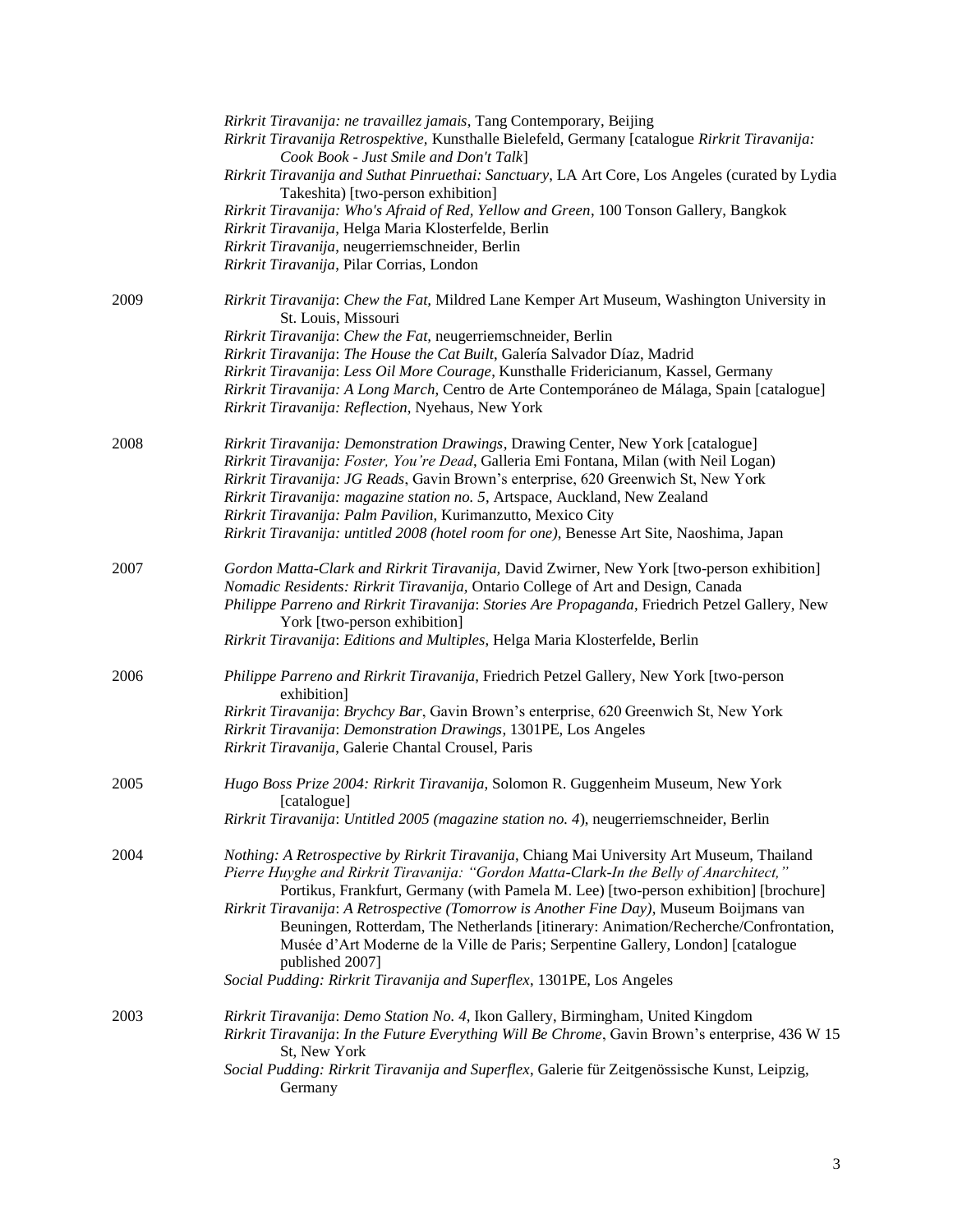| 2002 | Rirkrit Tiravanija: Demonstration, Sumida River Project, Asahi Beer, Tokyo                                                                                                                      |
|------|-------------------------------------------------------------------------------------------------------------------------------------------------------------------------------------------------|
|      | Rirkrit Tiravanija: oVer station no. 2, Astrup Fearnley Museum of Modern Art, Oslo, Norway                                                                                                      |
|      | Rirkrit Tiravanija: Untitled 2002 (He Promised), Secession, Vienna                                                                                                                              |
|      | Rirkrit Tiravanija: Untitled 2002 (The Raw & The Cooked), City Opera Gallery, Tokyo<br>[catalogue]                                                                                              |
|      | Rirkrit Tiravanija: Untitled (Demo Station no. 3), Sumida River Project, Asahi Beer Co, Tokyo                                                                                                   |
| 2001 | Rirkrit Tiravanija: The Land, Galerie Chantal Crousel, Paris                                                                                                                                    |
|      | Rirkrit Tiravanija: oVer Magazine, Kunsthall Oslo                                                                                                                                               |
|      | Rirkrit Tiravanija: Untitled 2001 (Demo Station No. 3), Portikus, Frankfurt, Germany                                                                                                            |
|      | Rirkrit Tiravanija: Untitled 2001 (No Fire No Ashes), neugerriemschneider, Berlin                                                                                                               |
|      | Rirkrit Tiravanija: Untitled 2001 (the two sons of Mönchengladbach), Städtisches Museum                                                                                                         |
|      | Abteiberg, Mönchengladbach, Germany                                                                                                                                                             |
|      | Rirkrit Tiravanija, Galleria d'Arte Moderna, Turin, Italy                                                                                                                                       |
|      | Rirkrit Tiravanija, Kunstverein Wolfsburg, Germany                                                                                                                                              |
| 2000 | Rirkrit Tiravanija: Passage Cosmo, Project Gallery, Center for Contemporary Art Kitakyushu,<br>Japan                                                                                            |
|      | Rirkrit Tiravanija: Untitled 2000 (demonstrate), Galería Salvador Diaz, Madrid                                                                                                                  |
|      | Rirkrit Tiravanija: Untitled 2000 (oVer Station No.1), Gallery Side 2, Tokyo                                                                                                                    |
|      | Rirkrit Tiravanija: Untitled 2000 (oVer Station No.2), Galleria Emi Fontana, Milan                                                                                                              |
| 1999 | Lincoln Tobier and Rirkrit Tiravanija: Dom-Ino Effect, Los Angeles County Museum of Art [two-<br>person exhibition]                                                                             |
|      | Rirkrit Tiravanija: Dom-Ino (une demonstration d'automne), Galerie Chantal Crousel, Paris                                                                                                       |
|      | Rirkrit Tiravanija: A Trailer for a Film, 1301PE, Los Angeles                                                                                                                                   |
|      | Rirkrit Tiravanija: Untitled 1999 (Community Cinema for a Quiet Intersection (After Oldenburg)),<br>The Modern Institute, Glasgow, Scotland                                                     |
|      | Rirkrit Tiravanija: Untitled 1999 (mobile home), Fundación "la Caixa", Barcelona                                                                                                                |
|      | Rirkrit Tiravanija: Untitled 1999 (reading from right to left), Wexner Center for the Arts, The<br>Ohio State University, Columbus                                                              |
|      | Rirkrit Tiravanija: Untitled 1999 (tomorrow can shut up and go away), Gavin Brown's enterprise,<br>436 W 15 St, New York                                                                        |
|      | Rirkrit Tiravanija, Galerie Micheline Szwajcer, Antwerp, Belgium<br>Rirkrit Tiravanija, Helga Maria Klosterfelde, Hamburg, Germany                                                              |
| 1998 | Rirkrit Tiravanija: Untitled 1998 (Das Soziale Kapital), Migros Museum für Gegenwartskunst,<br>Zürich                                                                                           |
|      | Rirkrit Tiravanija: Untitled 1998 (On the Road with Jiew, Jeaw, Jieb, Sri and Moo), Philadelphia                                                                                                |
|      | Museum of Art, Pennsylvania [catalogue]                                                                                                                                                         |
| 1997 | Projects 58: Rirkrit Tiravanija, The Museum of Modern Art, New York [catalogue]                                                                                                                 |
|      | Rirkrit Tiravanija: Untitled 1997 (A Demonstration by Faust as a Sausage and Franz Biberkopf as                                                                                                 |
|      | a Potato), neugerriemschneider, Berlin                                                                                                                                                          |
|      | Rirkrit Tiravanija: Untitled 1997 (Playtime), Williams College Museum of Art, Williamstown,<br>Massachusetts                                                                                    |
|      | Rirkrit Tiravanija: Untitled 1997 (Schupfnudeln), Jan Winkelmann, Munich, Germany                                                                                                               |
|      | Rirkrit Tiravanija, Helga Maria Klosterfelde, Hamburg, Germany                                                                                                                                  |
|      | Rirkrit Tiravanija, Kunstverein Ludwigsburg, Villa Franck, Ludwigsburg, Germany                                                                                                                 |
| 1996 | Rirkrit Tiravanija and Douglas Gordon, Fonds Régional d'Art Contemprain (FRAC) Languedoc-                                                                                                       |
|      | Roussillon, Montpellier, France [two-person exhibition]                                                                                                                                         |
|      | Rirkrit Tiravanija, the pool room, Kunstverein in Hamburg, Germany                                                                                                                              |
|      | Rirkrit Tiravanija: Untitled 1996 (Loup, es-tu-la?), Galleria Emi Fontana, Milan                                                                                                                |
|      | Rirkrit Tiravanija: Untitled 1996 (one revolution per minute), Le Consortium, Dijon, France<br>Rirkrit Tiravanija: Untitled 1996 (rehearsal studio no. 6), Kunsthalle Sankt Gallen, Switzerland |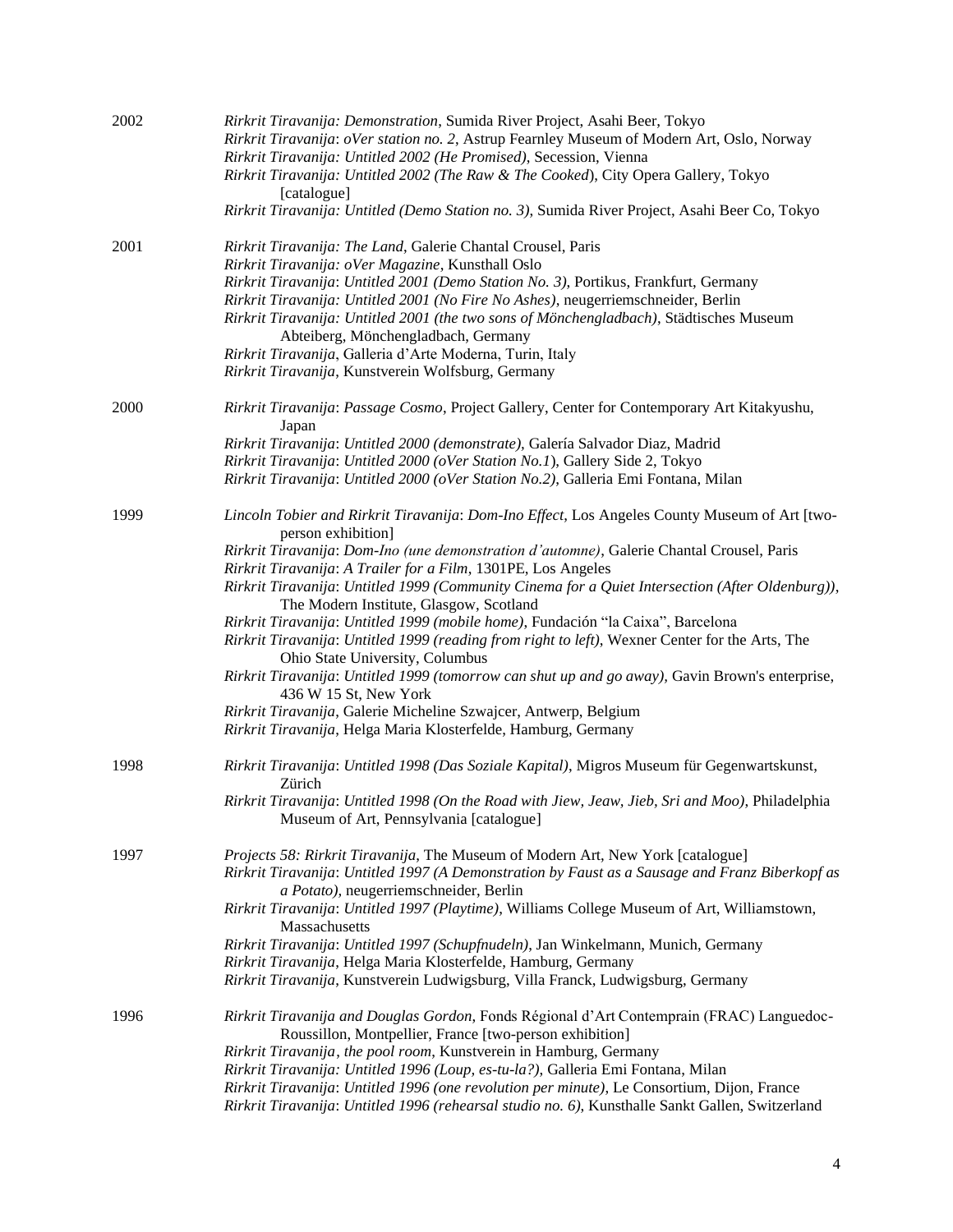|      | Rirkrit Tiravanija: Untitled 1996 (rehearsal studio no. 6, Silent version), Spiral Garden, Tokyo<br>Rirkrit Tiravanija: untitled 1996 (Tomorow's Another Day), Kölnischer Kunstverein, Cologne,<br>Germany [catalogue]<br>Rirkrit Tiravanija: Untitled 1996 (traffic), Navin Gallery, Bangkok, Thailand                                                                                                                                                                                                                                                                                           |
|------|---------------------------------------------------------------------------------------------------------------------------------------------------------------------------------------------------------------------------------------------------------------------------------------------------------------------------------------------------------------------------------------------------------------------------------------------------------------------------------------------------------------------------------------------------------------------------------------------------|
|      | Rirkrit Tiravanija, De Appel, Amsterdam                                                                                                                                                                                                                                                                                                                                                                                                                                                                                                                                                           |
| 1995 | Rirkrit Tiravanija: Untitled 1995 (Still), 303 Gallery, New York<br>Rirkrit Tiravanija: Untitled 1995 (Tent), Architekenbüro Alsop & Störmer, Hamburg, Germany<br>Rirkrit Tiravanija: Untitled 1995 (Tent), Helga Maria Klosterfelde Editionen, Hamburg, Germany                                                                                                                                                                                                                                                                                                                                  |
| 1994 | Andy Warhol and Rirkrit Tiravanija, Gavin Brown's enterprise, 558 Broome St, New York<br>Rirkrit Tiravanija: Untitled 1994 (angst essen seele auf), Friesenwall 116, Cologne, Germany<br>Rirkrit Tiravanija: Untitled 1994 (Beauty), Jack Hanley Gallery, San Francisco<br>Rirkrit Tiravanija: Untitled 1994 (Fear Eats the Soul), Galerie Esther Schipper, Cologne,<br>Germany<br>Rirkrit Tiravanija: Untitled, 1994 (From Baragasto Reina Sofia), Museo Nacional Centro de<br>Arte Reina Sofia, Madrid<br>Rirkrit Tiravanija: Untitled 1994 (meet tim & burkhardt), neugerriemschneider, Berlin |
| 1993 | Rirkrit Tiravanija: Untitled 1993 (Live and Eat, Eat and Die), Randolph Street Gallery, Chicago<br>Rirkrit Tiravanija: Untitled 1993 (Rucksack), 2.9.1994 Architektenbüro Alsop & Störmer,<br>Hamburg, Germany                                                                                                                                                                                                                                                                                                                                                                                    |
| 1992 | Rirkrit Tiravanija: Untitled 1992 (Free), 303 Gallery, New York                                                                                                                                                                                                                                                                                                                                                                                                                                                                                                                                   |
| 1990 | Rirkrit Tiravanija: Untitled 1990 (pad thai), Project Room, Paula Allen Gallery, New York                                                                                                                                                                                                                                                                                                                                                                                                                                                                                                         |

## *SELECTED GROUP EXHIBITIONS*

| 2021 | Give and Give   BIENALSUR 2021, San Juan, Argentina<br>The Real World, David Zwirner, Hong Kong<br>The Same Sea, Helsinki Biennial                                                                                                                                                                                                                                             |
|------|--------------------------------------------------------------------------------------------------------------------------------------------------------------------------------------------------------------------------------------------------------------------------------------------------------------------------------------------------------------------------------|
| 2020 | The Paradox of Stillness: Art, Object, and Performance, Walker Center for the Arts, Minneapolis,<br>Minnesota [catalogue]                                                                                                                                                                                                                                                      |
| 2019 | Bethlehem Hospital, Gavin Brown's enterprise, New York<br>A Few Things I Cannot Leave Behind, Centre d'Art Contemporain Genève, Geneva, Switzerland<br>Food, Yoshii Gallery, New York<br>Just what is it that makes today so different, so appealing?, Gavin Brown's enterprise at Galerie<br>Patrick Seguin, Paris<br>The Sound of Silence, Praz-Delavallade, Los Angeles     |
| 2018 | Ceramics Now, Jane Hartsook Gallery, Greenwich House Pottery, New York [catalogue]<br>Grand Reverse: The Odious Smell of Truth, Tommy Simoens, Antwerp, Belgium<br>New York by Night, Hadrien de Montferrand Gallery, Beijing<br><i>Voice of America, Gladstone Gallery, New York</i>                                                                                          |
| 2017 | ACLU Benefit, Gavin Brown's enterprise, 429 West 127th Street, New York<br>Artists in the Studio - January, STPI, Creative Workshop and Gallery, Singapore<br>DO WE DREAM UNDER THE SAME SKY, AROS Triennial, Various locations, Aarhus,<br>Denmark<br><i>I</i> <3 John Giorno, The Kitchen, New York<br><i>Midwest: Franz West Tribute, Austrian Cultural Forum, New York</i> |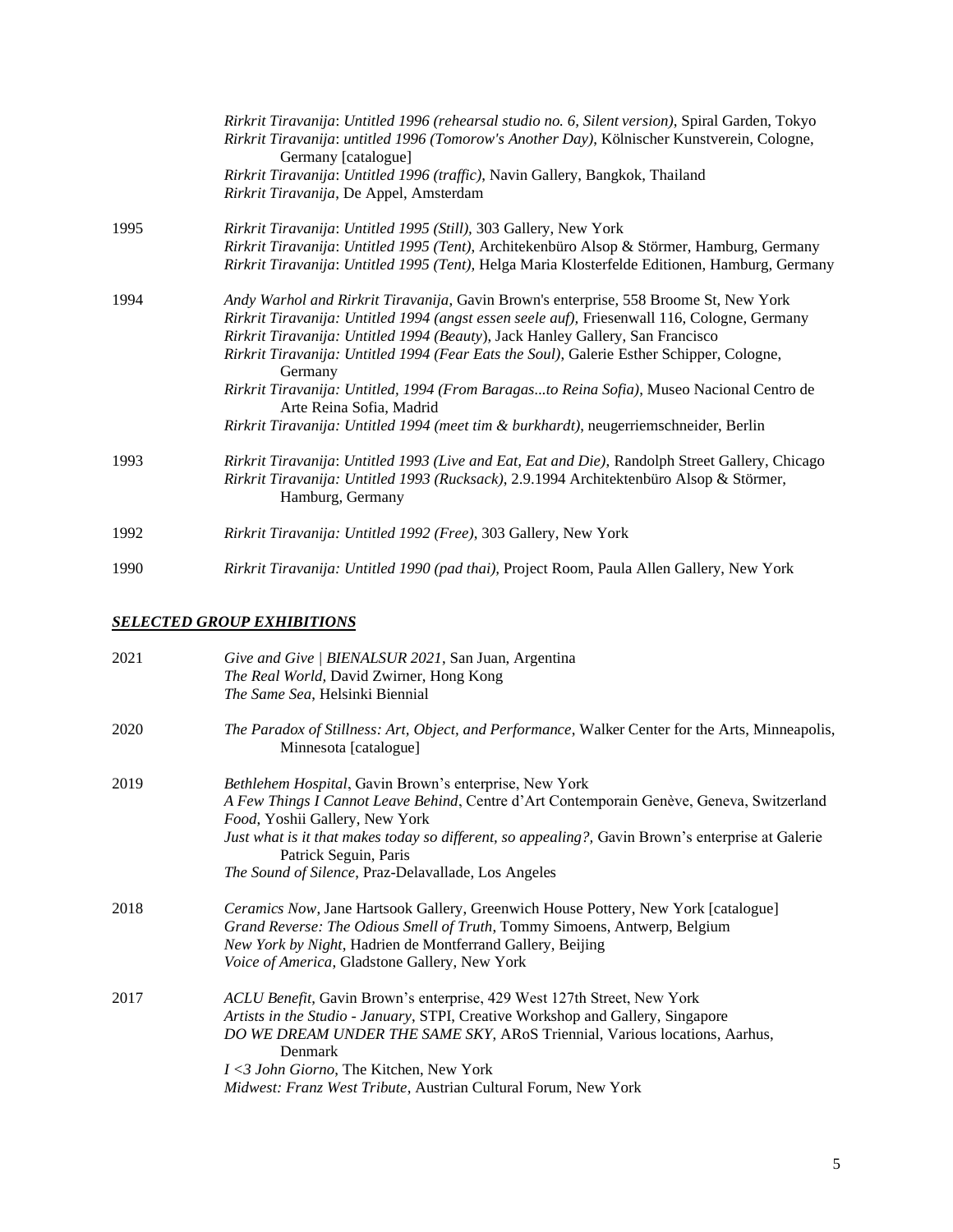|      | The Present & The Future, The Garden Triennial, Aarhus, Denmark<br>Socle du Monde Biennale, HEART Museum, Herning, Denmark<br>Soil Erosion, Altman Siegel, San Francisco<br>Sunshower: Contemporary Art from Southeast Asia 1980s to Now, The National Art Center<br>Tokyo and the Mori Art Museum, Tokyo [catalogue]<br>The Times, FLAG Art Foundation, New York<br>We need to talk, Petzel Gallery, New York [catalogue]<br>Wild West, Austrian Cultural Forum, New York<br>Yokohama Triennale: Islands, Constellations and Galapagos, Yokohama Museum of Art, Japan<br>[catalogue]                                                                                                                                                                                                                                                                                                                                                                                                                                                                                                                                                        |
|------|----------------------------------------------------------------------------------------------------------------------------------------------------------------------------------------------------------------------------------------------------------------------------------------------------------------------------------------------------------------------------------------------------------------------------------------------------------------------------------------------------------------------------------------------------------------------------------------------------------------------------------------------------------------------------------------------------------------------------------------------------------------------------------------------------------------------------------------------------------------------------------------------------------------------------------------------------------------------------------------------------------------------------------------------------------------------------------------------------------------------------------------------|
| 2016 | 20 - An Exhibition in Three Acts, Migros Museum für Gegenwartskunst, Zürich<br>Dreamlands: Immersive Cinema and Art, 1905 - 2016, Whitney Museum of American Art, New<br>York [catalogue]<br>FOOD - Ecologies of the Everyday, 13th Fellbach Triennial, Germany [catalogue]<br>GLITCH Collective: The Plaza, MOSTYN, Llandudno, Wales<br>Green Go Home, Youngworld, Detroit<br>Implosion 20, Anton Kern Gallery, New York<br>Judea, West, The Hague, The Netherlands<br>La Collection Thea Westreich Wagner et Ethan Wagner, Centre Georges Pompidou, Paris<br>Okayama Art Summit 2016, Okayama, Japan<br>On Loan, Institute for New Connotative Action, Seattle<br>Open Windows, Sexauer Gallery, Berlin<br>Ordinary / Extraordinary: The Democratization of Art or the Will to Change Things, 20 Bienal de<br>Arte Paiz, Guatemala City<br>A Retrospective of Closed Exhibitions, Fri Art, Fribourg Kunsthalle, Switzerland<br>Surf shop through Nathalie Karg w/Tomas Vu, UNTITLED Miami Beach<br>This is a portrait if I say so: Identity in American Art, 1912 to today, Bowdoin College Museum of<br>Art, Brunswick, Maine [catalogue] |
| 2015 | A Brief History of the Future, Louvre Museum, Paris<br>All the World's Futures, 56th Venice Biennale [catalogue]<br>Arts & Food, Expo Milano, Milan<br>Come as You Are: Art of the 1990s, Montclair Art Museum, New Jersey [catalogue]<br>Nouveau festival, Centre Georges Pompidou, Paris<br>The Past, The Present, The Possible, SB12, Sharjah Biennial, United Arab Emirates<br>Scenes for a New Heritage: Contemporary Art from the Collection, The Museum of Modern Art,<br>New York [collection display]<br>Take me (i'm yours), Monnaie de Paris, [itinerary: Kunsthal Charlottenborg, Copenhagen,<br>Denmark; and Jewish Museum, New York]<br>Trouble in Paradise, Bundeskunsthalle Bonn, Germany<br>Ugo Rondinone: I ♥ John Giorno, Palais de Tokyo, Paris<br>The Way Things Go, Yerba Buena, San Francisco<br>Who Interprets the World?, 21st Century Museum of Contemporary Art, Kanazawa, Japan                                                                                                                                                                                                                                  |
| 2014 | BASH: An Exhibition in Two Parts, Woodstock Byrdcliffe Guild, New York<br>FIAC, Paris<br>Imagineering, Okayama Prefecture, Japan<br>Insert 2014, Indira Gandhi National Center for the Arts, New Delhi<br>Take It or Leave It: Institution, Image, Ideology, Hammer Museum, University of California Los<br>Angeles [catalogue]<br>UPSTAIRS DOWNSTAIRS, Galerie Neu, Berlin<br>Zero Tolerance, MoMA PS1, Long Island City, New York                                                                                                                                                                                                                                                                                                                                                                                                                                                                                                                                                                                                                                                                                                          |
| 2013 | Day After Day: The Diaristic Impulse, University Art Museum, University at Albany, New York<br>[catalogue]                                                                                                                                                                                                                                                                                                                                                                                                                                                                                                                                                                                                                                                                                                                                                                                                                                                                                                                                                                                                                                   |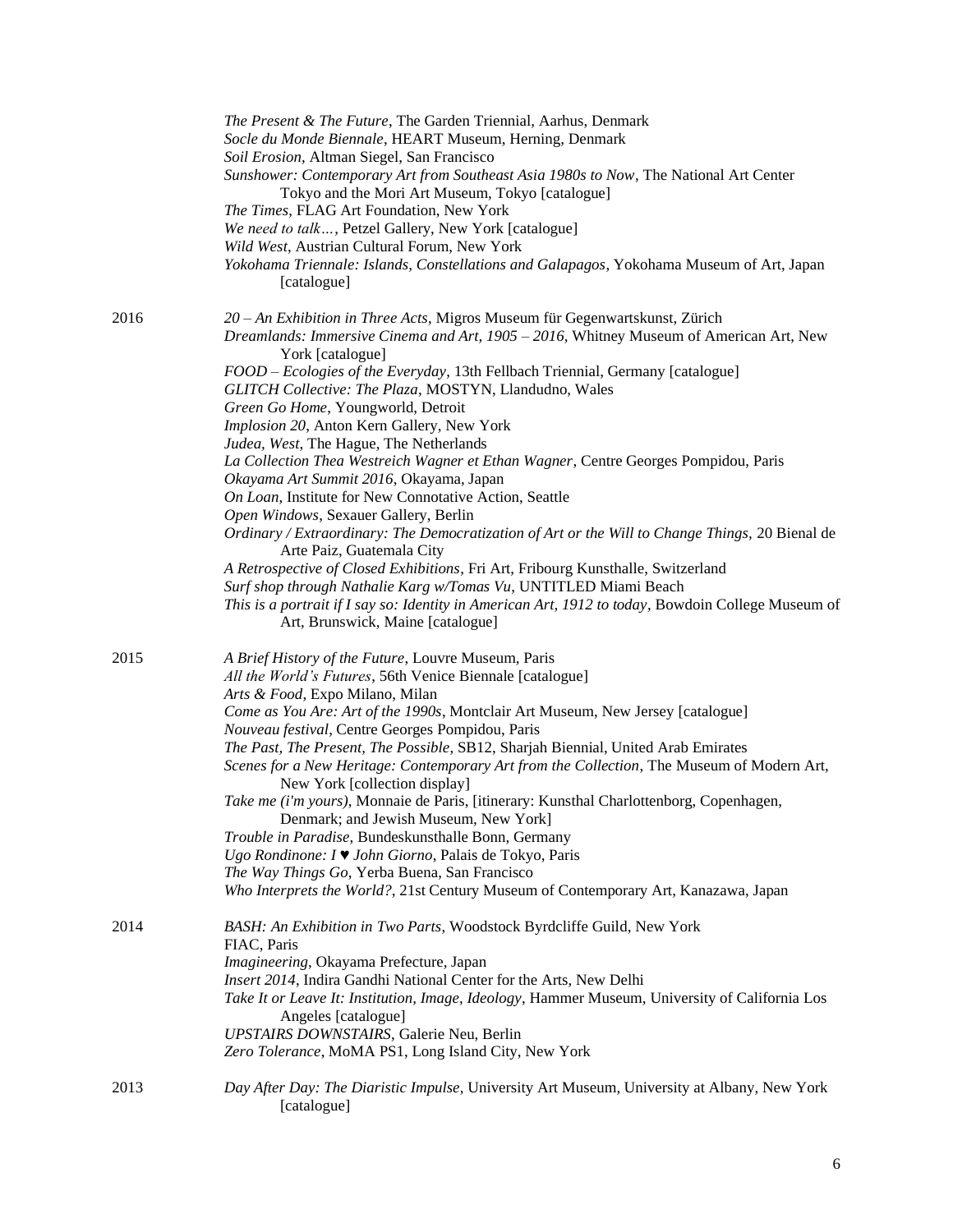|      | The Insides are on the Outside, Casa de Vidro, São Paulo, Brazil<br>Island, Dairy Art Center, London<br>News/Prints: Printmaking & the Newspaper, International Print Center New York<br>The Red Queen, Museum of Old and New Art, Tanzania, Australia<br>NYC 1993: Experimental Jet Set, Trash and No Star, The New Museum, New York [catalogue]<br>Revealed, Stonescape, Calistoga, California |
|------|--------------------------------------------------------------------------------------------------------------------------------------------------------------------------------------------------------------------------------------------------------------------------------------------------------------------------------------------------------------------------------------------------|
| 2012 | 338 OIDA Gallery, Bangkok<br>Art Moves 2012, 5th International Festival of Art on Billboards, Toruń, Poland<br>The Black Whale: 10th Anniversary of MARCO, Museo de Arte Contemporánea de Vigo, Spain<br>Contra la pared, Centro Colombo Americano, Bogotá, Colombia<br>Do A Book, White Space Beijing                                                                                           |
|      | Echigo Tsumari Art Triennale, Echigo, Japan [catalogue]                                                                                                                                                                                                                                                                                                                                          |
|      | Ecstatic Alphabets/Heaps of Language, The Museum of Modern Art, New York [publication]<br>Feast: Radical Hospitality in Contemporary Art, Smart Museum of Art, University of Chicago<br>[catalogue]                                                                                                                                                                                              |
|      | Fuori Uso in Opera, Cantiere Caldora, Pescara, Italy<br>Lifelike, Walker Art Center, Minneapolis [itinerary: New Orleans Museum of Art, Louisiana;<br>Museum of Contemporary Art San Diego; and Blanton Museum of Art, University of<br>Texas, Austin] [catalogue]                                                                                                                               |
|      | On Air, Centre Georges Pompidou, Paris                                                                                                                                                                                                                                                                                                                                                           |
|      | Reflecting on Reflection, Galeri Mana, Istanbul, Turkey<br>Roundtable, 9th Gwangju Biennale, South Korea [catalogue]                                                                                                                                                                                                                                                                             |
|      | Ruptures: Forms of Public Address, Cooper Gallery, The Cooper Union, New York                                                                                                                                                                                                                                                                                                                    |
|      | Sammlung Boros No. 2, Boros Collection, Berlin [collection display]                                                                                                                                                                                                                                                                                                                              |
|      | Soup/No Soup, La Triennale, Palais de Tokyo, Paris                                                                                                                                                                                                                                                                                                                                               |
|      | Thai Transience, Singapore Art Museum                                                                                                                                                                                                                                                                                                                                                            |
|      | Vers la lune en passant par la plage, Arles, France<br>We The People, The Rauschenberg Foundation, New York                                                                                                                                                                                                                                                                                      |
|      | Zielony Jazdów (Green Jazdów), The Contemporary Art Center, Ujazdowski Castle, Warsaw                                                                                                                                                                                                                                                                                                            |
| 2011 | Art and Press, Martin Gropius Bau, Berlin                                                                                                                                                                                                                                                                                                                                                        |
|      | Between Utopia and Dystopia, Museo Universitario Arte Contemporáneo, Mexico City<br>Commercial Break, Garage Projects, 54th Venice Biennale                                                                                                                                                                                                                                                      |
|      | Politics is Personal, Stonescape, Calistoga, California                                                                                                                                                                                                                                                                                                                                          |
|      | Spiral and the Square, Bonniers Konsthall, Stockholm, Sweden [itinerary: Trondheim<br>Kunstmuseum, Norway; and SKMU Sørlandets Kunstmuseum, Kristiansand, Norway]                                                                                                                                                                                                                                |
| 2010 | And So On, And So On, And So On, Harris Lieberman, New York                                                                                                                                                                                                                                                                                                                                      |
|      | At Home/Not at Home, Hessel Museum of Art, Bard College, Annandale-on-Hudson, New York<br>[catalogue]<br>Jorge Pardo Sculpture Ink, Friedrich Petzel Gallery, New York                                                                                                                                                                                                                           |
|      | The Last Newspaper, The New Museum, New York                                                                                                                                                                                                                                                                                                                                                     |
|      | Living with Art: Collecting Contemporary in Metro New York, Neuberger Museum of Art, State<br>University of New York, Purchase                                                                                                                                                                                                                                                                   |
|      | Neue Heimat-zwischen den Welten, Zeppelin Museum Friedrichshafen, Germany                                                                                                                                                                                                                                                                                                                        |
|      | The Page, Kimmerich, New York<br>Pilot Light, Espace le Carré, Lille, France                                                                                                                                                                                                                                                                                                                     |
| 2009 | 1992009, D'Amelio Terras, New York                                                                                                                                                                                                                                                                                                                                                               |
|      | Brodno Sculpture Park, Muzeum Sztuki Nowoczesnej w Warszawie, Warsaw                                                                                                                                                                                                                                                                                                                             |
|      | Compass In Hand: Selections from the Judith Rothschild Foundation Contemporary Drawings<br>Collection, The Museum of Modern Art, New York [collection display]                                                                                                                                                                                                                                   |
|      | It's fine as long as you draw but don't film (Waltz with Bashir, 2008): An exhibition of                                                                                                                                                                                                                                                                                                         |
|      | drawings, Pilar Corrias Gallery, London                                                                                                                                                                                                                                                                                                                                                          |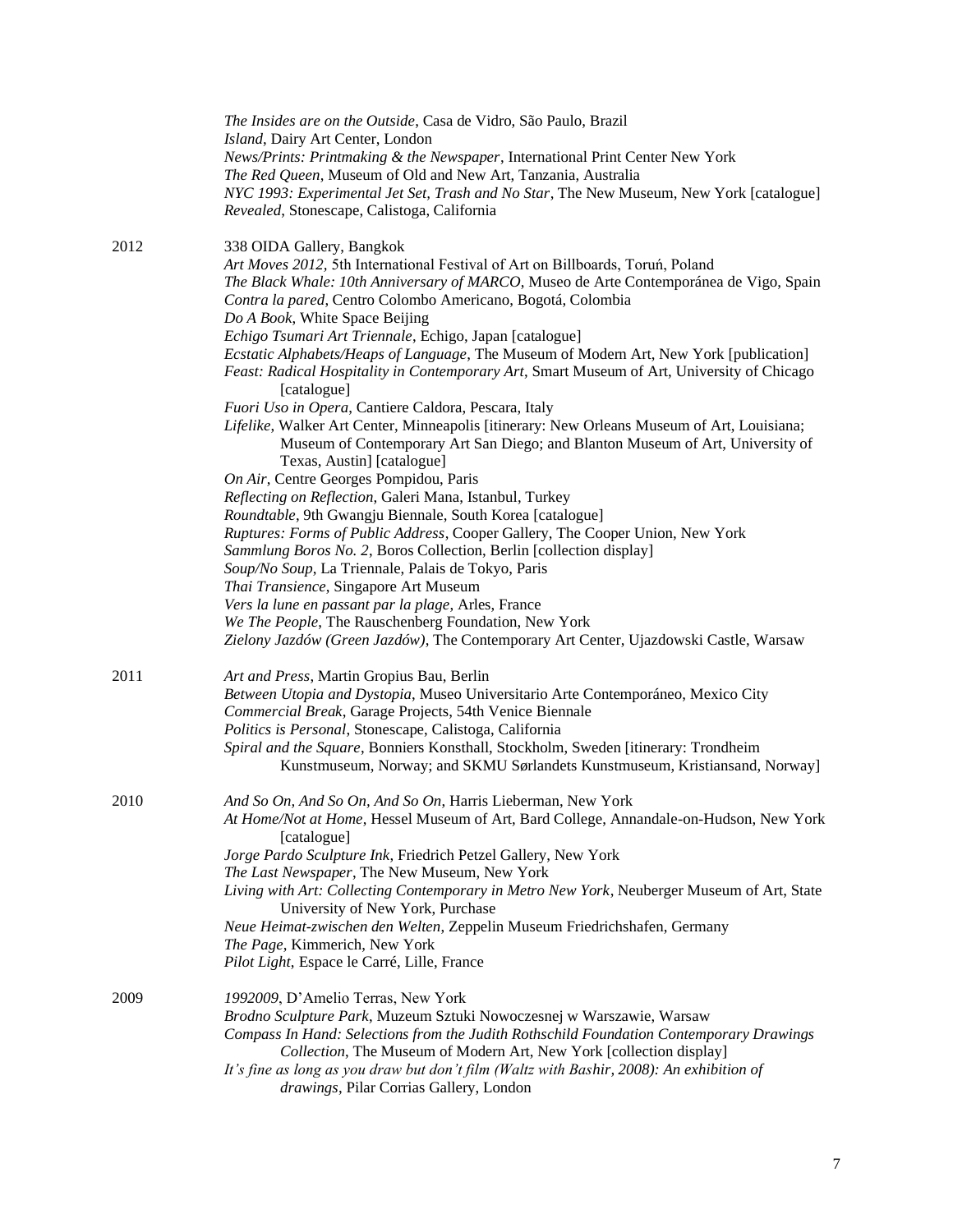|      | The Spirit of the Haus, Haus der Kulturen der Welt, Berlin<br>Tempo del postino II, Theatre Basel, Switzerland<br>Zwischenzonen: La Colección Jumex, Mexiko, Museum Moderner Kunst Stiftung Ludwig Wien<br>(MUMOK), Vienna [catalogue]                                                                                                      |
|------|---------------------------------------------------------------------------------------------------------------------------------------------------------------------------------------------------------------------------------------------------------------------------------------------------------------------------------------------|
| 2008 | Art and Capital: Spiritual Odyssey, Gallery Loop, Seoul<br>Experiment Marathon Reykjavik, Reykjavik Art Museum, Iceland<br>From Gerhard Richter to Rebecca Horn: Works from the Contemporary Art Collection of the<br>Federal Republic of Germany, Art and Exhibition Hall of the Federal Republic of<br>Germany, Bonn [collection display] |
|      | Glasgow International, Scotland<br>The Greenroom: Reconsidering the Documentary and Contemporary Art, Hessel Museum of Art,<br>Bard College, Annandale-on-Hudson, New York [catalogue]<br>Installations: Selection from the Guggenheim Collections, Guggenheim Museum Bilbao<br>[collection display]                                        |
|      | The New York Conversations, E-flux, New York                                                                                                                                                                                                                                                                                                |
|      | Out Now!, E-Flux, New York<br>Pivot Points: Defining MOCA's Collection, Museum of Contemporary Art, Miami [collection<br>display]                                                                                                                                                                                                           |
|      | The Puppet Show, Santa Monica Museum of Art, California<br>Re-Imagining Asia, Haus der Kulturen der Welt, Berlin<br>Servitude & Simulacre, Ce Soir, Paris                                                                                                                                                                                   |
|      | theanyspacewhatever, Solomon R. Guggenheim Museum, New York [catalogue]<br>Time Crevasse, Yokohama Triennale, Japan [catalogue]                                                                                                                                                                                                             |
|      | Vertrautes Terrain - Aktuelle Kunst in und über Deutschland, Zentrum für Kunst und<br>Medientechnologie, Karlsruhe, Germany [catalogue]<br>Who's Afraid of Jasper Johns?, Tony Shafrazi Gallery, New York                                                                                                                                   |
| 2007 | Anyang Public Art Project, Anyang, South Korea<br>Art Beijing 2007, Tang Gallery, Beijing                                                                                                                                                                                                                                                   |
|      | Art Public Contemporain, Luxembourg                                                                                                                                                                                                                                                                                                         |
|      | Copenhagen Bar Project, Karrier contemporary art & social life, Denmark<br>The Freak Show, Musée d'Art Contemporain de Lyon, France                                                                                                                                                                                                         |
|      | Generation 1.5, Queens Museum, New York [catalogue published in 2009]                                                                                                                                                                                                                                                                       |
|      | Get Lost: Artists Map Downtown New York, New Museum Project, New York                                                                                                                                                                                                                                                                       |
|      | The History of a Decade Not Yet Named, 9th Lyon Biennale, France [catalogue]<br>Il Tempo del Postino, Manchester International Festival                                                                                                                                                                                                     |
|      | Just use it, Kunsten Museum of Modern Art Aalborg, Denmark                                                                                                                                                                                                                                                                                  |
|      | The Last Picture Show, Friedrich Petzel Gallery, New York                                                                                                                                                                                                                                                                                   |
|      | Lucelia Artist Award 2001 - 2006, Smithsonian American Art Museum, Washington, DC<br>New Economy, Artists Space, New York                                                                                                                                                                                                                   |
|      | The Place and The Plate, The Jim Thompson Art Center, Bangkok<br>Scotiabank Nuit Blanche, Ontario College of Art and Design, Canada                                                                                                                                                                                                         |
|      | The Shapes of Space, Solomon R. Guggenheim Museum, New York                                                                                                                                                                                                                                                                                 |
|      | Show Me Thai, Museum of Contemporary Art, Tokyo                                                                                                                                                                                                                                                                                             |
|      | Someone Else With My Fingerprints, Galerie Chantal Crousel, Paris                                                                                                                                                                                                                                                                           |
|      | Still Life- Art, Ecology, and the Politics of Change, Sharjah Biennial, United Arab Emirates<br>Sympathy for the Devil: Art and Rock and Roll Since 1967, Museum of Contemporary Art<br>Chicago [catalogue]                                                                                                                                 |
|      | Tomorrow, Artsonje Center, Seoul                                                                                                                                                                                                                                                                                                            |
|      | Words Fail Me, Museum of Contemporary Art, Detroit                                                                                                                                                                                                                                                                                          |
| 2006 | 25 x 25, Cereal Art Gallery, Philadelphia<br>Again for Tomorrow, Royal College of Art Galleries, London [catalogue]                                                                                                                                                                                                                         |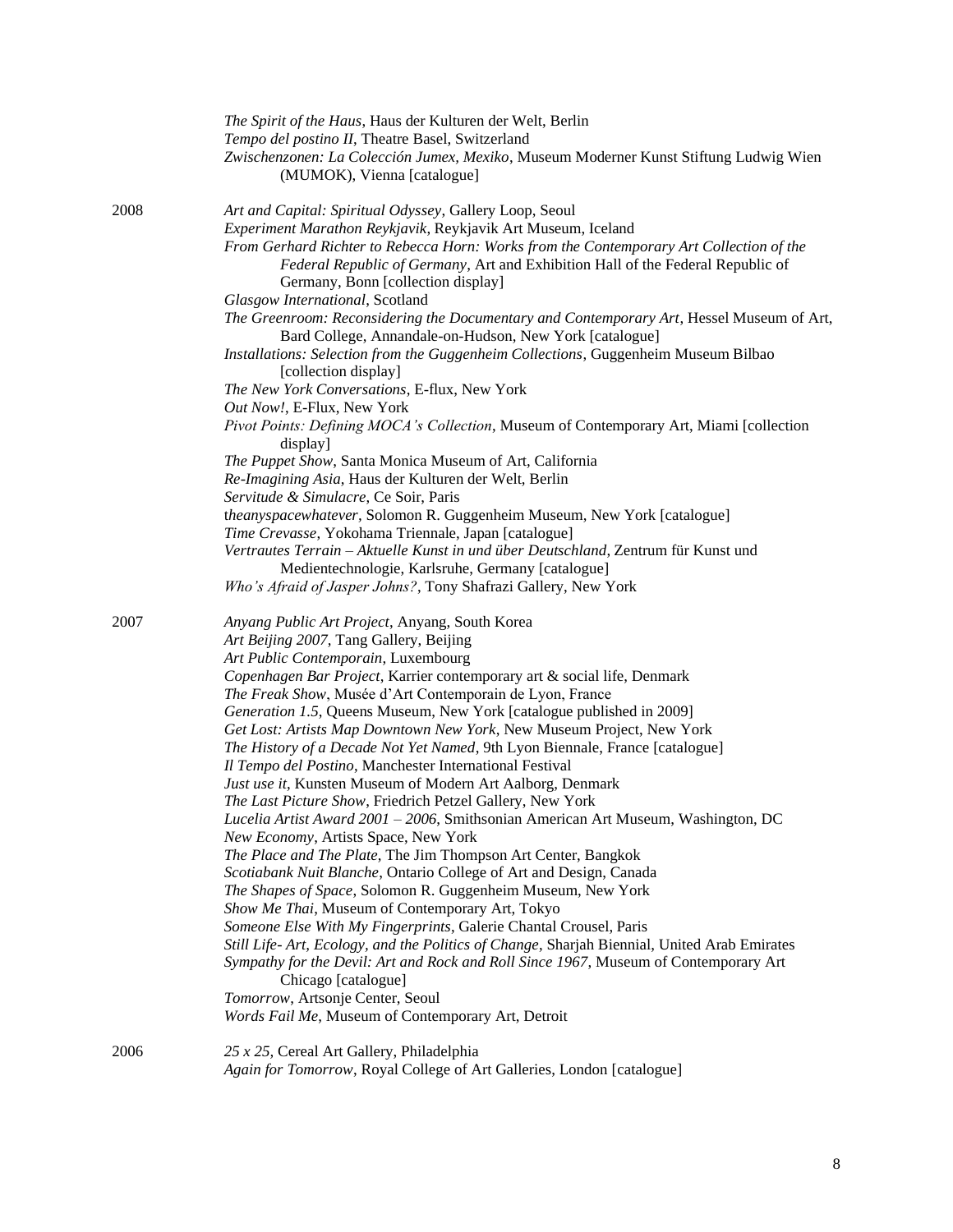|      | All Hawaii Entrées / Lunar Reggae, Irish Museum of Modern Art, Dublin [catalogue]<br>Anstoss Berlin: Kunst macht Welt, Haus am Waldsee, Berlin               |
|------|--------------------------------------------------------------------------------------------------------------------------------------------------------------|
|      | Borderless Blocks, São Paulo Biennial                                                                                                                        |
|      | Day for Night, Whitney Biennial, Whitney Museum of American Art, New York [catalogue]                                                                        |
|      | Emergency Biennale in Chechnya, atklasanas forums, Riga, Latvia<br>The Exotic Journey Ends, Foksal Gallery Foundation, Warsaw and Kurimanzutto, Mexico       |
|      | City                                                                                                                                                         |
|      | Infinite Painting, Villa Manin Centre for Contemporary Art, Passariano, Italy<br>Into Me/ Out of Me, PS1 Contemporary Art Center, Long Island City, New York |
|      | The Large Piece of Turf – Contemporary Art in the Public Domain, Nuremburg                                                                                   |
|      | Not All Is Visible, Astrup Fearnley Museum, Oslo, Norway [catalogue]                                                                                         |
|      | Open Ended (the art of engagement), Walker Art Center, Minneapolis, Minnesota                                                                                |
|      | Satellite of Love, Witte de With, Rotterdam, The Netherlands [catalogue]                                                                                     |
|      | Sculptures in the Park, Villa Manin Centro d'Arte Contemporanea, Udine, Italy                                                                                |
|      | Surprise, Surprise, Institute of Contemporary Arts, London [publication]                                                                                     |
|      | Yes Bruce Nauman, Zwirner & Wirth, New York                                                                                                                  |
| 2005 | Thank You For the Music, Sprüth Magers Projekte, Munich                                                                                                      |
|      | Looking at Words, Andrea Rosen Gallery, New York                                                                                                             |
|      | $36x27x10$ , White Cube Berlin im Palast der Republik, Berlin<br>FUSION: Aspects of Asian Culture in the The Museo de Arte Contemporáneo de Castilla y León  |
|      | Collection, The Museo de Arte Contemporáneo de Castilla y León, Spain [collection<br>display] [catalogue]                                                    |
|      | Early Work, White Columns, New York                                                                                                                          |
|      | Lichtkunst aus Kunstlicht, Zentrum für Kunst and Medientechnologie Karlsruhe and Museum für                                                                  |
|      | Neue Kunst, Karlsruhe, Germany                                                                                                                               |
|      | Fantasia, The Second Guangzhou Triennial, Guangdong Museum of Art, Er-sha Island,<br>Guangzhou, China                                                        |
|      | Nach Rokytnik, The Energie Versorgung Niederösterreich - EVN Collection, Museum Moderner<br>Kunst Stiftung Ludwig Wien (MUMOK), Vienna                       |
|      | In the Middle of the Night. Die Neuewerbungen seit 1996, Kunsthalle Bielefeld, Germany                                                                       |
|      | Räume und Schatten, Haus der Kulturen der Welt, Berlin                                                                                                       |
|      | Post No Bills, White Columns, New York                                                                                                                       |
|      | Universal Experience: Art, Life and the Tourist's Eye, Hayward Gallery, London<br>Nur hier? (3), Hochschule für Grafik und Buchkunst, Leipzig, Germany       |
|      | Luna Park. Arte Fantastica, Villa Manin Centre for Contemporary Art, Passariano, Italy                                                                       |
|      | Universal Experience, Museum of Contemporary Art, Chicago [catalogue]                                                                                        |
| 2004 | 70/90 Engagierte Kunst, Neues Museum Nürnberg, Nuremburg, Germany [catalogue]<br>Artists' Favourites, Institute of Contemporary Arts, London [brochure]      |
|      | DAK'ART 2004, Dakar Biennial, Senegal                                                                                                                        |
|      | e-flux video rental, E-flux, New York                                                                                                                        |
|      | The Encounters in the 21st Century: Polyphony - Emerging Resonances, 21st Century Museum of                                                                  |
|      | Modern Art, Kanazawa, Japan                                                                                                                                  |
|      | International 04, Liverpool Biennial                                                                                                                         |
|      | Klütterkammer, Institute of Contemporary Arts, London [catalogue]                                                                                            |
|      | Small: The Object in Film, Video and Slide Installation, Whitney Museum of American Art, New<br>York                                                         |
| 2003 | actionbutton, Hamburger Bahnhof, Berlin                                                                                                                      |
|      | Big Nothing, Institute of Contemporary Art, University of Pennsylvania, Philadelphia [catalogue]                                                             |
|      | Dreams and Conflicts: The Viewer's Dictatorship, 50th Venice Biennale [catalogue]                                                                            |
|      | El aire es azul, Casa Museo Luis Barragan, Mexico City                                                                                                       |
|      | Elephant Juice (sexo entro amigos), Kurimanzutto, Mexico City                                                                                                |
|      | Everyday, Kunstforeningen, Copenhagen, Denmark<br>The Fifth System: Public Art In The Age Of 'Post-Planning, The 5th Shenzhen International                  |
|      |                                                                                                                                                              |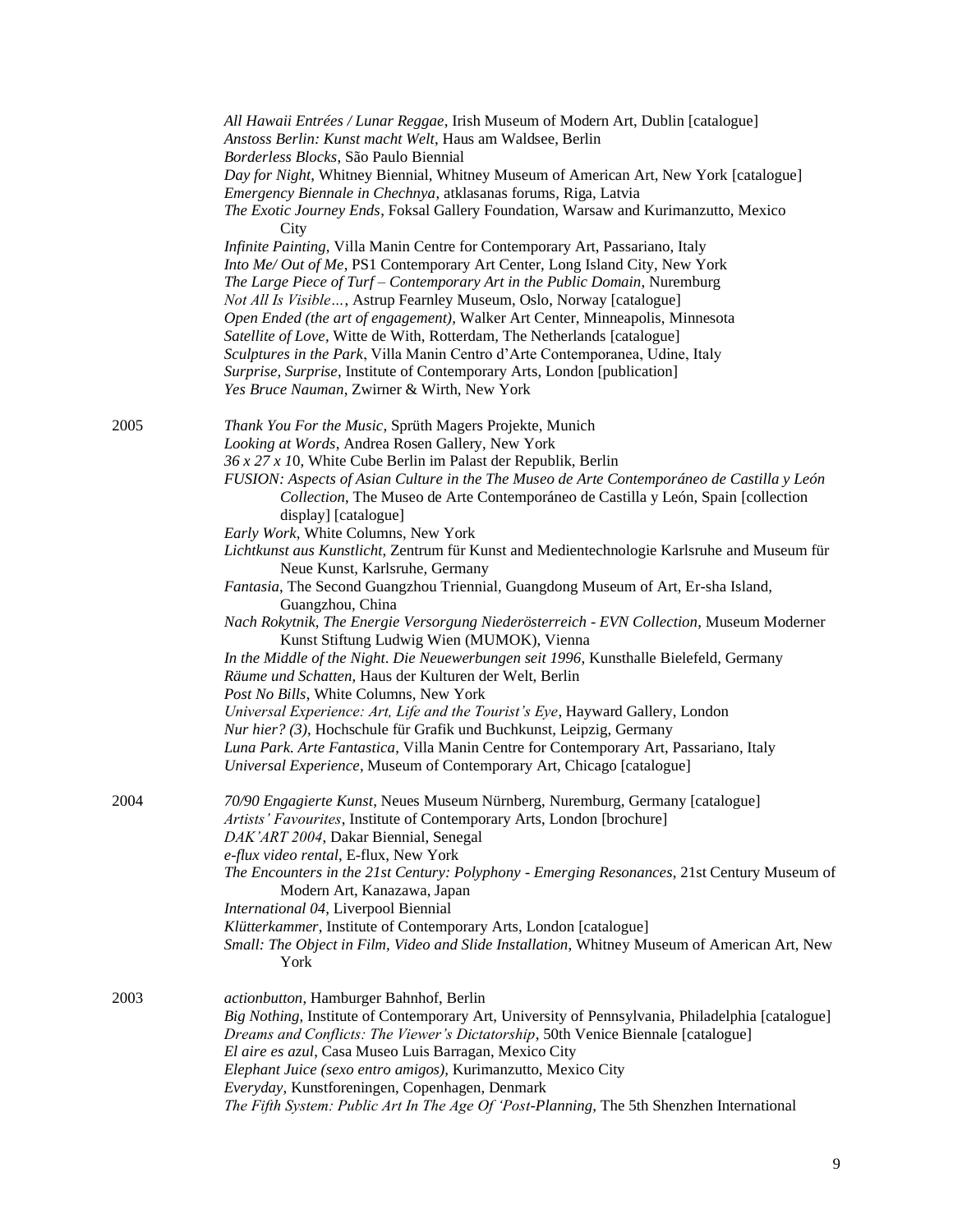|      | Public Art Exhibition, China                                                                  |
|------|-----------------------------------------------------------------------------------------------|
|      | Hands up, baby, hands up, Oldenburger Kunstverein, Germany                                    |
|      | Identität schreiben. Autobiographie in der Kunst, Galerie für zeitgenössische Kunst, Leipzig, |
|      | Germany                                                                                       |
|      | Imperfect Marriages, Galleria Emi Fontana, Milan                                              |
|      | Inaugural Group Exhibition, Gavin Brown's enterprise, 620 Greenwich St, New York              |
|      | Installation art 1969-2002, Museum of Contemporary Art, Los Angeles                           |
|      |                                                                                               |
|      | Love Planet, Benesse, Okayama, Japan                                                          |
|      | Perfect Timeless Repetition, Alte Gerhardsen, Berlin                                          |
|      | Poster Project, Haus der Kunst, Munich, Germany                                               |
|      | Social Capital, Whitney Museum of American Art Independent Study Program Exhibition,          |
|      | Whitney Museum of American Art, New York                                                      |
|      | Werke aus der Sammlung Boros, Museum für neue Kunst, Karlsruhe, Germany and Zentrum für       |
|      | Kunst und Medientechnologie Karlsruhe, Germany [collection display]                           |
| 2002 | 40 Jahre Fluxus und die Folgen, Museum Wiesbaden, Germany                                     |
|      | Comfort Zone, Fabric Workshop and Museum, Philadelphia                                        |
|      | En Route, Serpentine Gallery, London                                                          |
|      | International 2002, Liverpool Biennial                                                        |
|      | No Ghost Just a Shell, Kunsthalle Zürich [publication]                                        |
|      | The Object Sculpture, Henry Moore Institute, Leeds, United Kingdom [catalogue]                |
|      | Public Affairs, Kunsthaus Zürich [catalogue]                                                  |
|      | To Eat or Not to Eat, Centro de arte de Salamanca, Spain [catalogue]                          |
|      | Void, Rice Gallery G2, Tokyo                                                                  |
|      |                                                                                               |
| 2001 | 4Free, Büro Friedrich, Berlin [catalogue]                                                     |
|      | Beautiful Productions: Parkett, Whitechapel Art Gallery, London                               |
|      | The Beauty of Intimacy, Gemeentemuseum, Den Haag, The Hague, The Netherlands [itinerary:      |
|      | Staatliche Kunsthalle Baden-Baden, Germany; Kunstraum Innsbruck, Austria]                     |
|      | cushy job, Swiss Institute Contemporary Art, New York                                         |
|      | Egofugal, 7th International Istanbul Biennial, Turkey [catalogue]                             |
|      | Fig-1, 50 projects in 50 weeks, London                                                        |
|      | Freestyle: Werke aus der Sammlung Boros, Museum Morsbroich, Leverkusen, Germany               |
|      | [collection display]                                                                          |
|      | Germania, Palazzo delle Papesse, Centro Arte Contemporanea, Sienna                            |
|      | Heimaten, Galerie für Zeitgenössische Kunst, Leipzig, Germany                                 |
|      |                                                                                               |
|      | Kleine Paradiese, Gutspark Böckel, Ostwestfalen, Lippe, Germany [brochure]                    |
|      | Il Dono, offerta ospitalita insidia, Palazzo delle Papesse, Centro Arte Contemporanea, Sienna |
|      | Mega-Wave, Yokohama Triennale, Japan [catalogue]                                              |
|      | orientale 1, Autonomous Cultural Center Galerie Weimar, Germany                               |
|      | plug in— Einheit and Mobilitat, Westfalisches Landesmuseum, Münster, Germany                  |
|      | Points of Departure, San Francisco Museum of Modern Art                                       |
|      | Public Offerings, Museum of Contemporary Art, Los Angeles [catalogue]                         |
|      | Watou Poeziezomer, Watou, Belgium                                                             |
| 2000 | AutoWerke II, Deichtorhallen Hamburg, Germany [catalogue]                                     |
|      | Beruhmte Künstler Helfen Koch und Kesslau, Koch und Kesslau, Berlin                           |
|      | Continental Shift, Ludwig Forum Aachen, Germany [itinerary: Bonnefantenmuseum, Maastricht;    |
|      | Stadsgalerij Heerlen, The Netherlands; Musée d'Art Moderne, Liège, Belgium]<br>[catalogue]    |
|      | Das Unheimliche Heim, Kunstverein Wolfsburg, Germany                                          |
|      | Editions and Multiples 1990-2000, Helga Maria Klosterfelde, Hamburg, Germany                  |
|      | Ein/räumen-Arbeiten im Museum, Hamburger Kunsthalle, Germany [catalogue]                      |
|      | Finale di Partita, Chiostro di Ognissanti, Florence                                           |
|      | Lebenskunstwerke: Kunst in der Stadt 4, Kunsthaus Bregenz, Austria [catalogue]                |
|      | Loneliness in the City, Migros Museum für Gegenwartskunst, Zürich                             |
|      |                                                                                               |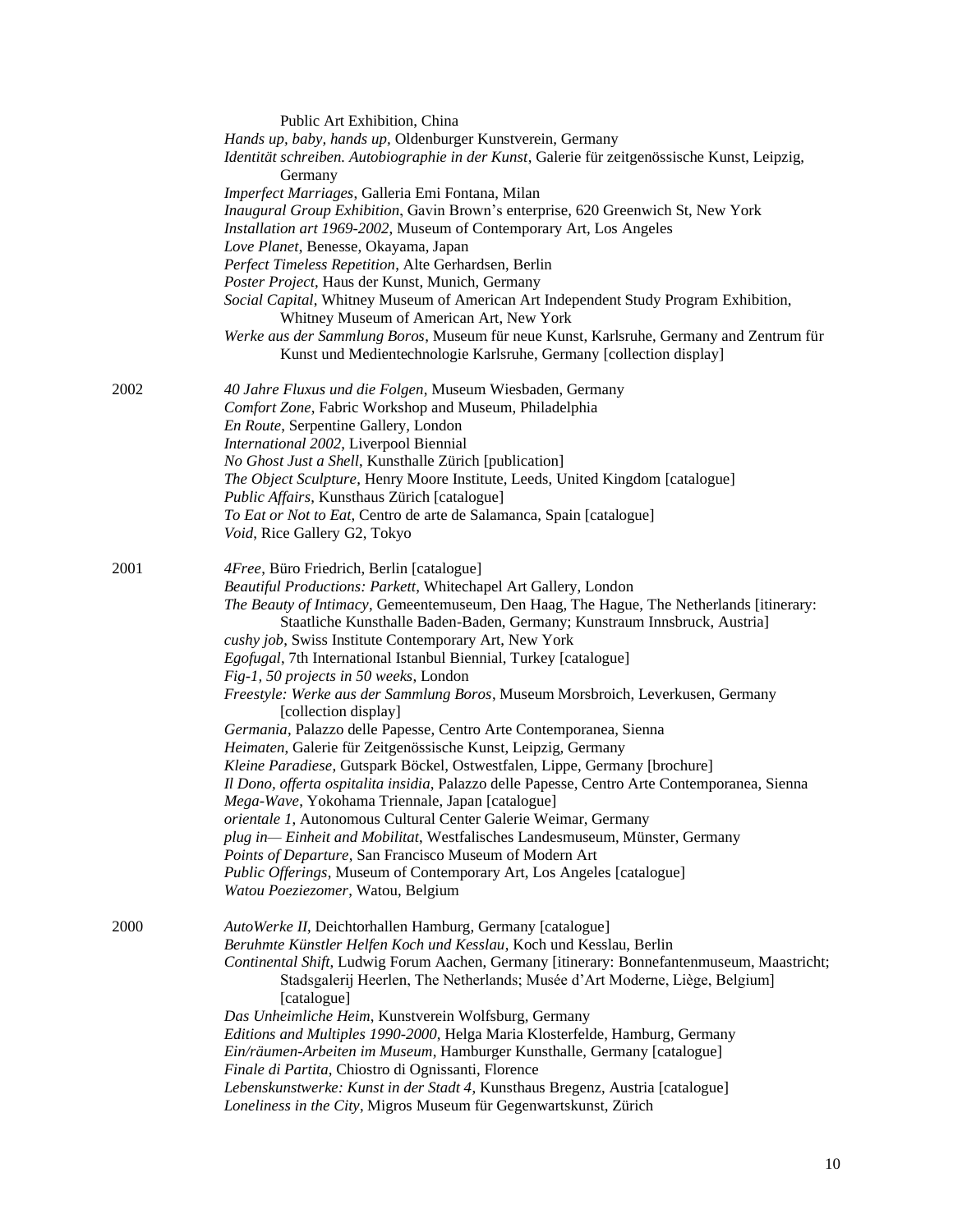|      | More Works about Buildings and Food: Fundição de Oeiras, Hangar K7, Oeiras, Portugal<br>Re_public, Grazer Kunstverein, Graz, Austria<br>Taxi, Navin Gallery Bangkok<br>Vicinato 2, Friedrich Petzel Gallery, New York                                                                                                                                                                                                                      |
|------|--------------------------------------------------------------------------------------------------------------------------------------------------------------------------------------------------------------------------------------------------------------------------------------------------------------------------------------------------------------------------------------------------------------------------------------------|
| 1999 | 1st Fukuoka Triennale, Fukuoka Asian Art Museum, Japan<br>Artworkers, Oriel Mostyn Gallery, Llandudno, Wales<br>Blown Away, 6th International Caribbean Biennial, St. Kitts, Caribbean Islands<br>dAPERTutto, 48. Esposizione Internazionale d'Arte, Venice Biennale [catalogue]<br>FROM/TO, International Film Festival Rotterdam, Witte de With, Rotterdam, The Netherlands<br>go away: artists and travel, Royal College of Art, London |
|      | Konstruktionszeichnungen, Kunst-Werke Institut for Contemporary Art, Berlin<br>Kunst-Welten im Dialog, Museum Ludwig Koln, Cologne, Germany [catalogue]<br>Locally Interested, Institute of Contemporary Art, National Gallery for Foreign Art, Sofia,<br>Bulgaria                                                                                                                                                                         |
|      | Moving Images-Film Reflexion in der kunst, Galerie für Zeitgenössische Kunst Leipzig, Germany<br>Peace, Migros Museum für Gegenwartskunst, Zürich [catalogue]<br>Photography Salon, Elizabeth Cherry Contemporary Art, Tucson, Arizona                                                                                                                                                                                                     |
|      | A Piece of Furniture, Galerie Anselm Dreher, Berlin                                                                                                                                                                                                                                                                                                                                                                                        |
|      | Places to stay #5 M(usic), Büro Friedrich, Berlin                                                                                                                                                                                                                                                                                                                                                                                          |
|      | Project Row Houses: Street Life (Round 11), Houston, Texas                                                                                                                                                                                                                                                                                                                                                                                 |
|      | Une histoire parmi d'autres, Fonds Régional d'Art Contemporain (FRAC) Nord-Pas de Calais,<br>Dunkerque, France<br>Talk, Show: Die Kunst der Kommunikation in den 90er Jahen, Von der Heydt-Museum,                                                                                                                                                                                                                                         |
|      | Wuppertal, Germany                                                                                                                                                                                                                                                                                                                                                                                                                         |
| 1998 | 1st Berlin Biennale, Berlin                                                                                                                                                                                                                                                                                                                                                                                                                |
|      | Crossings, National Gallery of Canada, Ontario                                                                                                                                                                                                                                                                                                                                                                                             |
|      | Dad's Art, Kunst-Werke Institut for Contemporary Art, Berlin                                                                                                                                                                                                                                                                                                                                                                               |
|      | Deserted & Embraced, Goethe-Institut Bangkok, Thailand                                                                                                                                                                                                                                                                                                                                                                                     |
|      | Every Day, Sydney Biennale, Australia<br>InsideOutside, Städtisches Museum Schloß Morsbroich, Leverkusen, Germany                                                                                                                                                                                                                                                                                                                          |
|      | Künstlerinnen, 40 positionen zeitgenössischer internationaler Kunst in Videoportaits,                                                                                                                                                                                                                                                                                                                                                      |
|      | Kunstlerhaus Bethanien, Berlin (in collaboration with Kunsthaus Bregenz)                                                                                                                                                                                                                                                                                                                                                                   |
|      | Kunst und papier auf dem Laufsteg, Deutsche Guggenheim, Berlin                                                                                                                                                                                                                                                                                                                                                                             |
|      | Leisure and Travel, Paula Cooper Gallery, New York                                                                                                                                                                                                                                                                                                                                                                                         |
|      | Le procès de pol pot, Magasin, Centre National d'Art Contemporain de Grenoble, France                                                                                                                                                                                                                                                                                                                                                      |
|      | Mostrato. Fuori Uso '98, Mercati Ortofrutticoli, Pescara, Italy                                                                                                                                                                                                                                                                                                                                                                            |
|      | Wounds: Between Democracy and Redemption in Contemporary Art, Moderna Museet,                                                                                                                                                                                                                                                                                                                                                              |
|      | Stockholm, Sweden [catalogue]                                                                                                                                                                                                                                                                                                                                                                                                              |
| 1997 | Cities on the Move, Centre d'Arts Plastiques Contemporains (Musée d'Art Contemporain)<br>Bordeaux, France [itinerary: Wiener Secession, Vienna and Louisiana                                                                                                                                                                                                                                                                               |
|      | Museum of Modern Art, Humlebaek, Denmark] [catalogue]                                                                                                                                                                                                                                                                                                                                                                                      |
|      | Deserted & Embraced, Railway Hotel, Chiang Mai, Thailand [itinerary: Goethe-Institut<br>Bangkok, Thailand]                                                                                                                                                                                                                                                                                                                                 |
|      | Enterprise, Institute of Contemporary Art, Boston                                                                                                                                                                                                                                                                                                                                                                                          |
|      | Kunst Arbeit, Südwest LB, Stuttgart, Germany<br>Letter and Event, Apex Art C.P. New York                                                                                                                                                                                                                                                                                                                                                   |
|      | Medium of Exchange, Congress Centrum Hamburg, Confinea 1997, Germany                                                                                                                                                                                                                                                                                                                                                                       |
|      | Munster '97 Sculpture Project, Münster, Germany                                                                                                                                                                                                                                                                                                                                                                                            |
|      | Performance Anxiety, Museum of Contemporary Art Chicago [itinerary: Museum of                                                                                                                                                                                                                                                                                                                                                              |
|      | Contemporary Art, San Diego]                                                                                                                                                                                                                                                                                                                                                                                                               |
|      | A Summer Group Show, neugerriemschneider, Berlin                                                                                                                                                                                                                                                                                                                                                                                           |
|      | Truce: Echoes of Art in an Age of Endless Conclusions, SITE Santa Fe [catalogue]<br>Wandstucke IV, Galerie Bob Van Orsouw, Zürich                                                                                                                                                                                                                                                                                                          |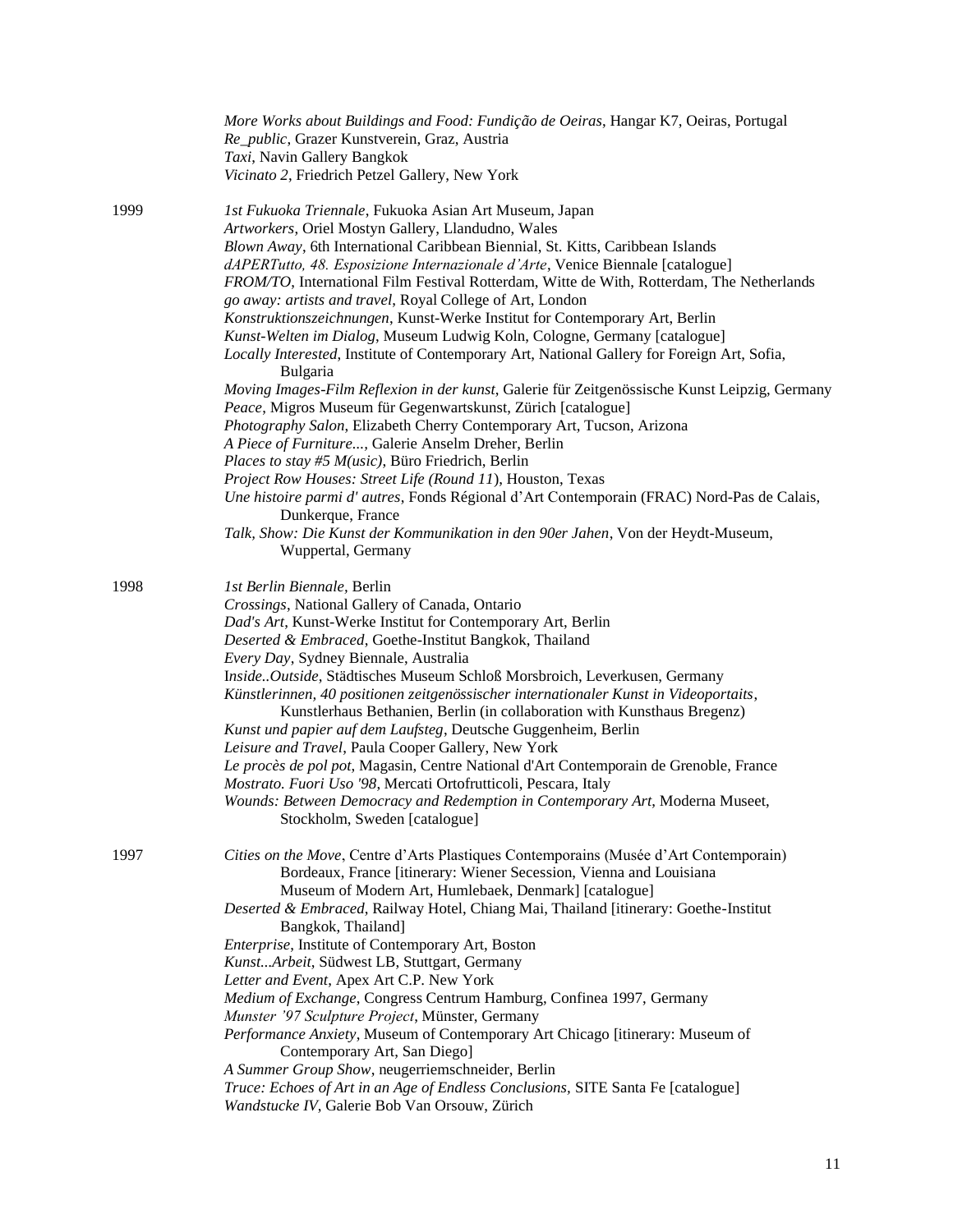| 1996 | a/drift, Hessel Museum, Bard College, Annandale-on-Hudson, New York<br>Alle Neune, Autonomous Cultural Center Galerie Weimar, Germany<br>almost invisible/fast nichts, Umspannwerk Singen, Singen/Hohnentwiel<br>Campo 6, Fondazione Sandretto Re Rebaudengo, Turin and Galleria Civica d'Arte Moderna di |
|------|-----------------------------------------------------------------------------------------------------------------------------------------------------------------------------------------------------------------------------------------------------------------------------------------------------------|
|      | Torino, Turin, Italy [itinerary: The Spiral Village, Bonnefantenmuseum, Maastricht]                                                                                                                                                                                                                       |
|      | Kofferkunst, Lagerraum, Frankfurt, Germany<br>Kunst in der neuen Messe Leipzig, Trade Fair Center Leipzig, Germany                                                                                                                                                                                        |
|      | In/Out, Gallery 400, University of Illinois, Chicago                                                                                                                                                                                                                                                      |
|      | Manifesta 1, Rotterdam                                                                                                                                                                                                                                                                                    |
|      | Oporto Festival, Oporto, Portugal                                                                                                                                                                                                                                                                         |
|      | Supastore De Luxe, Up & Co, New York                                                                                                                                                                                                                                                                      |
|      | Thinking Print, The Museum of Modern Art, New York [itinerary: Henry Art Gallery, Seattle]<br>[catalogue]                                                                                                                                                                                                 |
|      | TRAFFIC, Musée d'Art Contemporain, Bordeaux, France                                                                                                                                                                                                                                                       |
|      | Vicinato, Air de Paris, Paris [itinerary: Schipper & Krome, Cologne, Germany]                                                                                                                                                                                                                             |
| 1995 | Africus, Johannesburg Biennale, South Africa [catalogue]                                                                                                                                                                                                                                                  |
|      | Biennale d'Art Contemporain de Lyon, France                                                                                                                                                                                                                                                               |
|      | Carnegie International, Carnegie Museum of Art, Pittsburgh [catalogue]                                                                                                                                                                                                                                    |
|      | Configura II: Dialog der Kulturen, Erfurt, Germany                                                                                                                                                                                                                                                        |
|      | Das Ende der Avantgarde- Kunst als Dienstleistung. Sammlung Schürmann, Kunsthalle der Hypo                                                                                                                                                                                                                |
|      | - Kulturstiftung, Munich, Germany                                                                                                                                                                                                                                                                         |
|      | Economies, Walker Art Center, Minneapolis, Minnesota                                                                                                                                                                                                                                                      |
|      | House in Time, Moderna Galerija Ljubljana, Slovenia                                                                                                                                                                                                                                                       |
|      | Kwangju Biennale, Kwangju, South Korea                                                                                                                                                                                                                                                                    |
|      | The Moral Maze, Le Consortium, Centre d'Art Contemporain, Dijon, France                                                                                                                                                                                                                                   |
|      | Nutopi, Rooseum, Malmö, Sweden [catalogue]                                                                                                                                                                                                                                                                |
|      | Rewind, City Racing, London<br>Shift, De Appel, Amsterdam                                                                                                                                                                                                                                                 |
|      | The Whitney Biennial, Whitney Museum of American Art, New York [catalogue]                                                                                                                                                                                                                                |
| 1994 | Art After Collecting, Philomene Magers, Cologne, Germany                                                                                                                                                                                                                                                  |
|      | Camping, Galerie Jennifer Flay, Paris                                                                                                                                                                                                                                                                     |
|      | Cocido y Crudo, Museo Nacional Centro de Arte Reina Sofia, Madrid                                                                                                                                                                                                                                         |
|      | Der Stand der Dinge, Kölnischer Kunstverein, Cologne, Germany [catalogue]                                                                                                                                                                                                                                 |
|      | Don't Look Now, Thread Waxing Space, New York [catalogue]                                                                                                                                                                                                                                                 |
|      | Drawing on Sculpture, Cohen Gallery, New York                                                                                                                                                                                                                                                             |
|      | Esprit d 'Amusement, Grazer Kunstverein, Graz, Austria                                                                                                                                                                                                                                                    |
|      | L'Hiver de l'Amour, Musée d'Art Moderne de la Ville de Paris, Paris, France [itinerary: PS1<br>Contemporary Art Center, Long Island, New York] [catalogue]                                                                                                                                                |
|      | Lost Paradise, Kunstraum Wien, Vienna                                                                                                                                                                                                                                                                     |
|      | Multiple, Deichtorhallen, Hamburg, Germany                                                                                                                                                                                                                                                                |
|      | New Reality Mix, Högbergsgatan 18, Stockholm                                                                                                                                                                                                                                                              |
|      | Outside the Frame, Contemporary Art Center, Cleveland, Ohio                                                                                                                                                                                                                                               |
|      | SPNY, Galeria Camargo Vilaca, São Paulo, Brazil                                                                                                                                                                                                                                                           |
|      | Surface de Reparations, Le Consortium, Centre d'Art Contemporain, Dijon, France [catalogue]                                                                                                                                                                                                               |
|      | Untitled Group Show, Metro Pictures, New York                                                                                                                                                                                                                                                             |
| 1993 | Cardinal Points of Art, 45th Venice Biennale [catalogue]                                                                                                                                                                                                                                                  |
|      | Backstage, Hamburger Kunstverein, Hamburg, Germany [itinerary: Kunstmuseum Luzern,                                                                                                                                                                                                                        |
|      | Switzerland]                                                                                                                                                                                                                                                                                              |
|      | Fever, Exit Art, New York                                                                                                                                                                                                                                                                                 |
|      | Lincoln Tobier, Jorge Pardo, Sarah Seager, and Rirkrit Tiravanija, 1301PE, Los Angeles                                                                                                                                                                                                                    |
|      | Real, Real, Wiener Secession, Vienna                                                                                                                                                                                                                                                                      |
|      | Migrateurs, Musée d'Art Moderne de la Ville de Paris                                                                                                                                                                                                                                                      |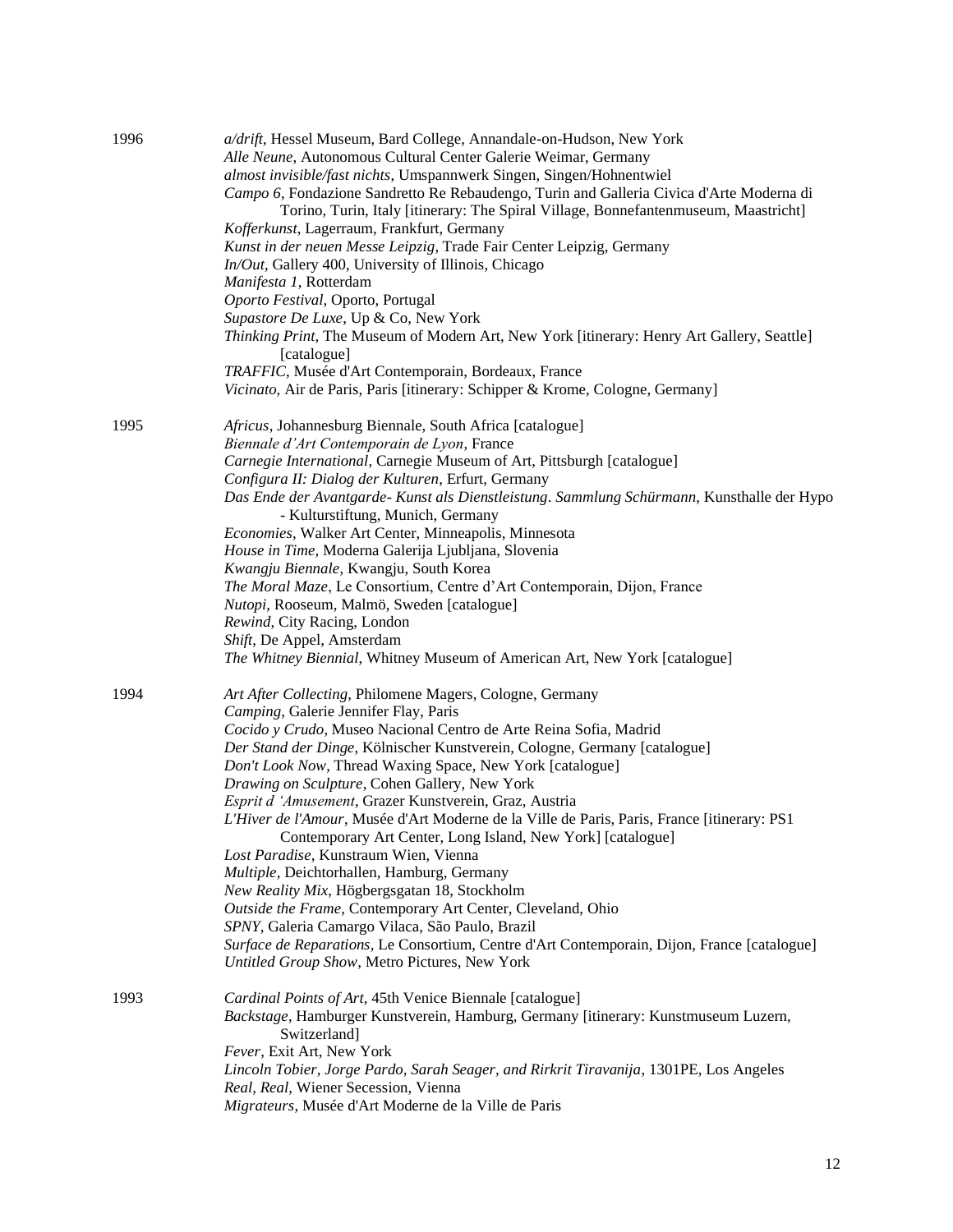|      | Real Time, Institute of Contemporary Arts, London<br>Simply Made in America, The Aldrich Contemporary Art Museum, Ridgefield, Connecticut<br>[catalogue]<br>Sleepless Nights, PS1 Contemporary Art Center, Long Island, New York<br>Spielhölle, Grazer Kunstverein, Graz, Austria and Galerie Sylvana Lorenz, Paris<br>Viennese Stories, Wiener Secession, Vienna                                                                                                                                                                                                                                                                                                                                                                                                                                        |
|------|----------------------------------------------------------------------------------------------------------------------------------------------------------------------------------------------------------------------------------------------------------------------------------------------------------------------------------------------------------------------------------------------------------------------------------------------------------------------------------------------------------------------------------------------------------------------------------------------------------------------------------------------------------------------------------------------------------------------------------------------------------------------------------------------------------|
| 1992 | Consumed, Goethe Haus, New York<br>Transgressions in the White Cube: Territorial Mapping, Usdan Gallery, Bennington College,<br>Vermont [catalogue]<br>Home Improvements, 209 W 97th St, Apt. 7B, New York<br>Insignificant, 10 E 39th St., Suite 525, New York (curated by Gavin Brown)<br>Writings on the Wall, 303 Gallery, New York                                                                                                                                                                                                                                                                                                                                                                                                                                                                  |
| 1991 | Arriving, Leonor Datil Perez Gallery, New York<br>The Big Nothing or Le Presque Rien, The New Museum, New York [catalogue]<br>Brooklyn, Jack Tilton Gallery, New York<br>Dis Mantling Invisibility: Asian & Pacific Islander Artists Response to the AIDS Crisis, Art in<br>General, New York<br>Fluxattitude, Hallwalls Contemporary Arts Center, Buffalo, New York [itinerary: New Museum<br>for Contemporary Art, New York] [catalogue]<br>Home?, Home for Contemporary Theater & Art, New York<br>Marginal Majority (Artists Against Racial Prejudice), Arron Davis Hall, New York<br>One Leading to Another, 303 Gallery, New York<br>Shooters Hill, AC Project Room, New York<br>True to Life, 303 Gallery, New York<br>Wealth of Nations, Center for Contemporary Arts, Ujazdowski Castle, Warsaw |
| 1990 | 4th Annual Invitational, Cold City Gallery, Toronto, Canada<br>Post-Consumerism, The Storefront for Art & Architecture, New York<br>Work on Paper, Paula Allen Gallery, New York                                                                                                                                                                                                                                                                                                                                                                                                                                                                                                                                                                                                                         |
| 1989 | Caught in a Revolving Door, The School of the Art Institute of Chicago<br>Lotto as Metaphor, Hallwalls Contemporary Arts Center, Buffalo, New York<br>Outside the Clock: Beyond Good & Elvis, Scott Hanson Gallery, New York                                                                                                                                                                                                                                                                                                                                                                                                                                                                                                                                                                             |

# *SELECTED FILM SCREENINGS*

| 2019 | untitled 2008 (JG reads), Videoart Week for Videocittà, MAXXI Museum, Rome<br>(excerpt)                                                                                                                           |
|------|-------------------------------------------------------------------------------------------------------------------------------------------------------------------------------------------------------------------|
| 2015 | Lung Neaw Visits His Neighbors (2011), SER 2015, Manchester<br>untitled 2008 (JG reads), Palais de Tokyo, Paris                                                                                                   |
| 2014 | Lung Neaw Visits His Neighbors (2011), CCA Kitakyushu Project Gallery, Japan                                                                                                                                      |
| 2013 | JG Reads (2008), Tate Modern, London<br>Lung Neaw Visits His Neighbors (2011), Tate Modern, London<br>Untitled 2012 (a study for Karl's perfect day) or (the incomparable Karl Holmqvist), Tate<br>Modern, London |
| 2011 | <i>Commercial Break, Venice (organized by Neville Wakefield in conjunction with the Garage</i><br>of Contemporary Art, Moscow and London-based media platform Post)                                               |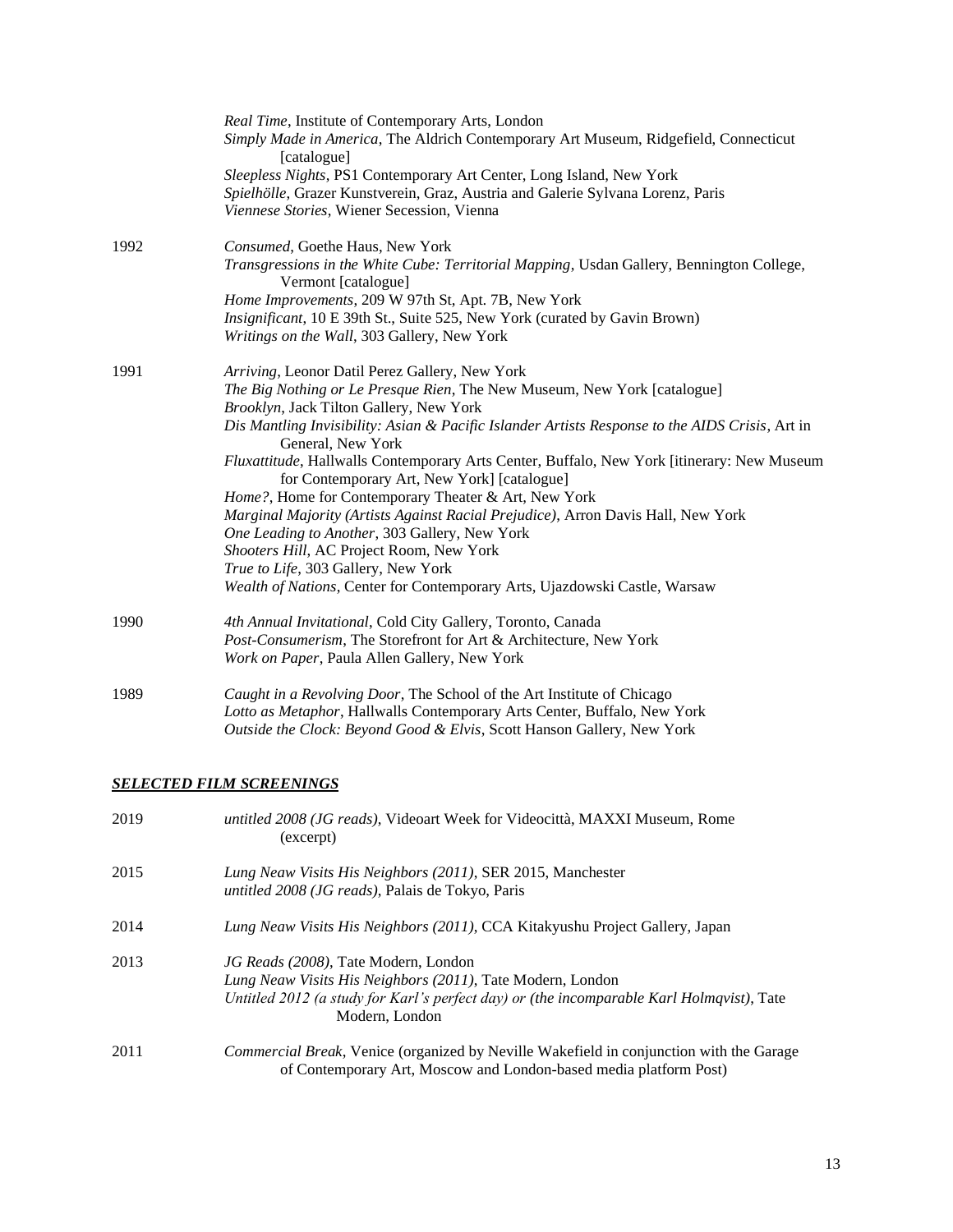|      | Lung Neaw Visits His Neighbors, Venice Film Festival; The Museum of Modern Art, New<br>York                                                                                                                                                                   |
|------|---------------------------------------------------------------------------------------------------------------------------------------------------------------------------------------------------------------------------------------------------------------|
| 2001 | Set: Racconto e Artificio, Cinema Massimo, Turin, Italy                                                                                                                                                                                                       |
| 2000 | <i>Vicinato 2</i> , Friedrich Petzel Gallery, New York; neugerriemschneider, Berlin (with<br>Philippe Parreno, Douglas Gordon, Liam Gillick, Carsten Holler, and Pierre Huyghe)                                                                               |
| 1999 | A Trailer for a Film, 1301PE, Los Angeles                                                                                                                                                                                                                     |
| 1996 | Rirkrit Tiravanija im Gespräch mit Ami Barak, Kunstlerportrat, museum in progress, Vienna                                                                                                                                                                     |
| 1995 | Untitled, 1994 (from Barajas to Paracuellos de Jarama to Torrejon de Ardoz, to Coscada and to<br><i>Reina Sofia</i> ), attitudes/espace faits divers, Genf, Switzerland                                                                                       |
| 1991 | <i>Video Event</i> , Tom Cugliani Gallery, New York                                                                                                                                                                                                           |
| 1985 | <i>New Film Maker</i> , The Collective for Living Cinema, New York<br>Super 8 NY, San Francisco Cinematheque<br><i>Super super 8, Museum of Moving Image, New York</i><br><i>Vicinato</i> , Studio Guenzani, Milan (with Carsten Holler and Philippe Parreno) |

## *PROJECTS*

| 2011 | BMW Guggenheim Lab, Advisory Board<br><i>Regress</i> , Rirkrit Tiravanija to curate Simon Leung's 'Warren Series', Centre for Contemporary<br>Art Zamek Ujazdowski, Warsaw |
|------|----------------------------------------------------------------------------------------------------------------------------------------------------------------------------|
| 2010 | Charlotte Posenenske, <i>Square Tubes Series D</i> , 1967, Reconfigured by Rirkrit Tiravanija, Artist's<br>Space, New York                                                 |
| 2009 | untitled 2009 (bookshop), Making Worlds, 53rd Venice Biennale                                                                                                              |
| 2007 | untitled 2007 (orchestral score for luis buñuel), Theater Basel, Switzerland (with Basler<br>Sinfonietta)                                                                  |
| 1998 | <i>The Land</i> , Chiang Mai, Thailand                                                                                                                                     |
| 1990 | <i>The Arrival: Message to the Public, Spectracolor Board, Times Square, New York</i>                                                                                      |
|      | MONOGRAPHS, SOLO EXHIBITION CATALOGUES & ARTIST PUBLICATIONS                                                                                                               |
| 2019 | Rirkrit Tiravanija. Set, Szenario, Situation. Werke 1987-2005. Text by Jörn Schafaff. Verlag der<br>Buchhandlung Walther König, Cologne, Germany                           |

| 2018 | Ng Teng Fong Roof Garden Commission: Rirkrit Tiravanija. Singapore National Gallery,<br>Singapore (exh. cat.) |
|------|---------------------------------------------------------------------------------------------------------------|
| 2015 | <i>Rirkrit Tiravanija, Do not ever work.</i> Text by Rirkrit Tiravanija. onestar press, Paris                 |

2014 *Rirkrit Tiravanija - Time Travelers Chronicle (Doubt): 2014 - 208, 701 A.D.* STPI, Creative Workshop and Gallery, Singapore (exh. cat.)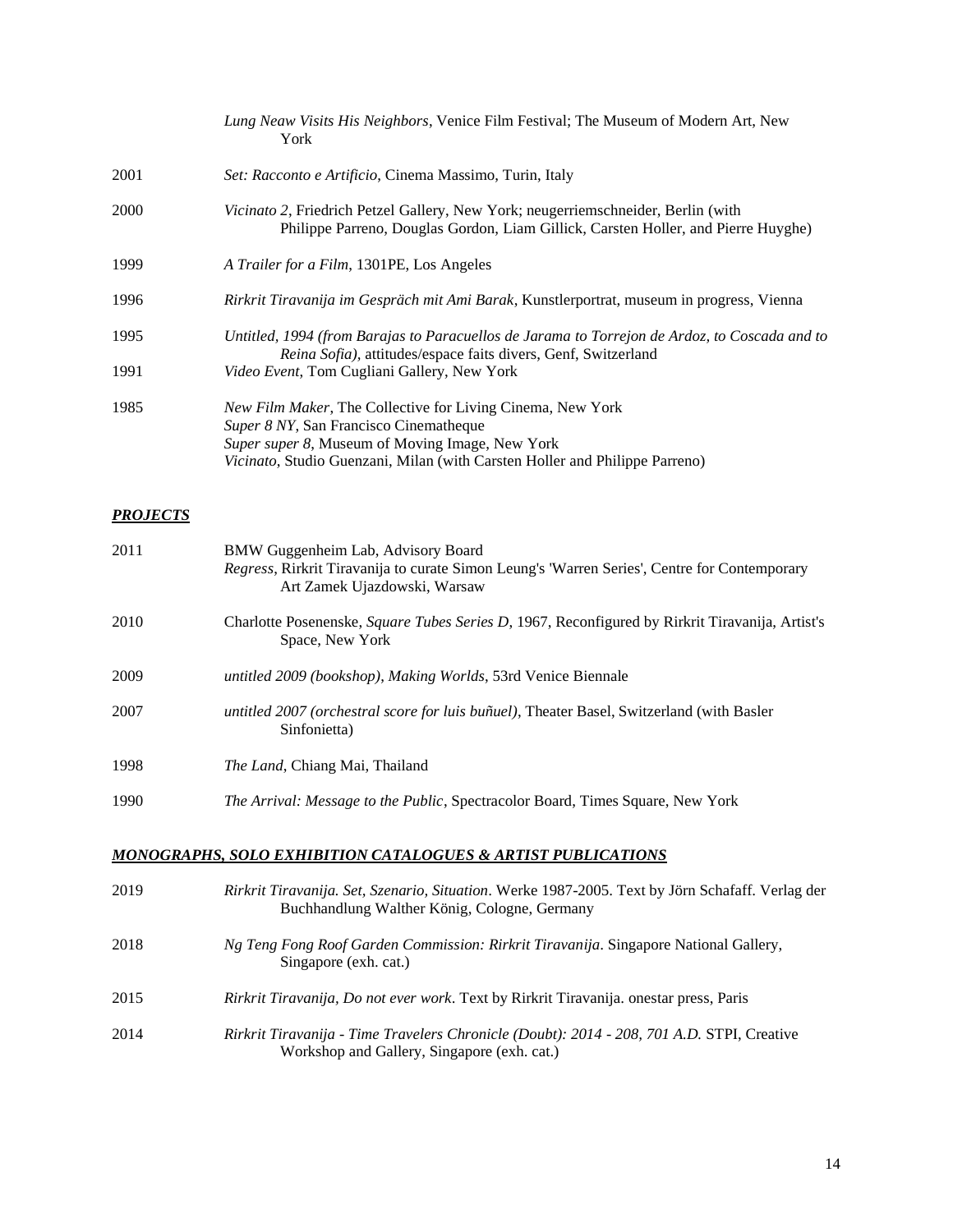| 2010 | Rirkrit Tiravanija: Cook Book - Just Smile and Don't Talk. Edition River Books, London (exh.<br>cat.) [published on the occasion of Rirkrit Tiravanija Retrospektive, Kunsthalle Bielefeld,<br>Germany]                                                                                                                                                                                      |
|------|----------------------------------------------------------------------------------------------------------------------------------------------------------------------------------------------------------------------------------------------------------------------------------------------------------------------------------------------------------------------------------------------|
| 2009 | Rirkrit Tiravanija: A Long March. Text by Xavier Saenz DeGorbea. Centro de Arte<br>Contemporáneo de Málaga, Spain (exh. cat.)                                                                                                                                                                                                                                                                |
| 2008 | Rirkrit Tiravanija: Demonstration Drawings. Text by João Ribas and David Rieff. Drawing<br>Center, New York (exh. cat.)                                                                                                                                                                                                                                                                      |
| 2007 | Rirkrit Tiravanija: A Retrospective (Tomorrow is Another Fine Day). Edited by Francesca Grassi<br>and Rirkrit Tiravanija. Texts by Gridthiya Gaweewong, Maria Lind, Hans Ulrich Obrist,<br>Rochelle Steiner, and Rein Wolfs. JRP   Ringier Kunstverlag AG, Zürich (exh. cat.)                                                                                                                |
| 2004 | Hugo Boss Prize 2004: Rirkrit Tiravanija. Texts by Marcella Beccaria, Rosa Martinez, Francis<br>Mckee, Molly Nesbit, Hans Ulrich Obrist, Jan Tumlir, and Joan Young. Solomon R.<br>Guggenheim Museum, New York (exh. cat.)<br>Pierre Huyghe and Rirkrit Tiravanija: "Gordon Matta-Clark-In the Belly of Anarchitect." Text by<br>Pamela M. Lee. Portikus, Frankfurt, Germany (exh. brochure) |
| 2002 | Rirkrit Tiravanija: Untitled 2002 (The Raw & The Cooked). Toyo Opera City Cultural Foundation<br>(exh. cat.)                                                                                                                                                                                                                                                                                 |
| 1999 | Rirkrit Tiravanija: Untitled 1998 (On the Road with Jiew, Jeaw, Jieb, Sri and Moo). Text by<br>Rirkrit Tiravanija. Philadelphia Museum of Art, Pennsylvania (exh. cat.)                                                                                                                                                                                                                      |
| 1998 | Rirkrit Tiravanija: Supermarket. Migros Museum für Gegenwartskunst, Zürich                                                                                                                                                                                                                                                                                                                   |
| 1997 | Projects 58: Rirkrit Tiravanija. Edited by Rachel Posner. The Museum of Modern Art, New York<br>(exh. cat.)<br>Rirkrit Tiravanija: untitled 1996 (tomorow's another day). Text by Udo Kittleman. Kölnischer                                                                                                                                                                                  |
|      | Kunstverein, Cologne, Germany (exh. cat.)                                                                                                                                                                                                                                                                                                                                                    |

#### *SELECTED BOOKS & GROUP EXHIBITION CATALOGUES*

| 2020 | The Paradox of Stillness: Art, Object, and Performance. Edited by Vincenzo de Bellis. Texts by<br>Manuel Cirauqui, Jadine Collingwood, Hendrik Folkerts, Emma Lavigne, and Catherine<br>Wood. Walker Art Center, Minneapolis, Minnesota (exh. cat.)                                                                                                                                                                                    |
|------|----------------------------------------------------------------------------------------------------------------------------------------------------------------------------------------------------------------------------------------------------------------------------------------------------------------------------------------------------------------------------------------------------------------------------------------|
| 2018 | <i>Ceramics Now.</i> Jane Hartsook Gallery, Greenwich House Pottery, New York (exh. cat.)                                                                                                                                                                                                                                                                                                                                              |
| 2017 | Sunshower: Contemporary Art from Southeast Asia 1980s to Now. Texts by Kataoka Mami and<br>Yoneda Naoki. The National Art Center Tokyo and the Mori Art Museum, Tokyo (exh.<br>cat.)<br>We need to talkArtists and the public respond to the present conditions in America, Petzel<br>Gallery, New York (exh. cat.)<br>Yokohama Triennale: Islands, Constellations and Galapagos, Seigensha Art Publishing, Inc.,<br>Tokyo (exh. cat.) |
| 2016 | Dreamlands: Immersive Cinema and Art, 1905 - 2016. Text by Chrissie Iles. Whitney Museum of<br>American Art, New York (exh. cat.)<br>FOOD - Ecologies of the Everyday. Edited by Susanne Gaensheimer, Anna Goetz, Christa<br>Linsenmaier-Wolf. 13th Fellbach Triennial, Germany (exh. cat.)                                                                                                                                            |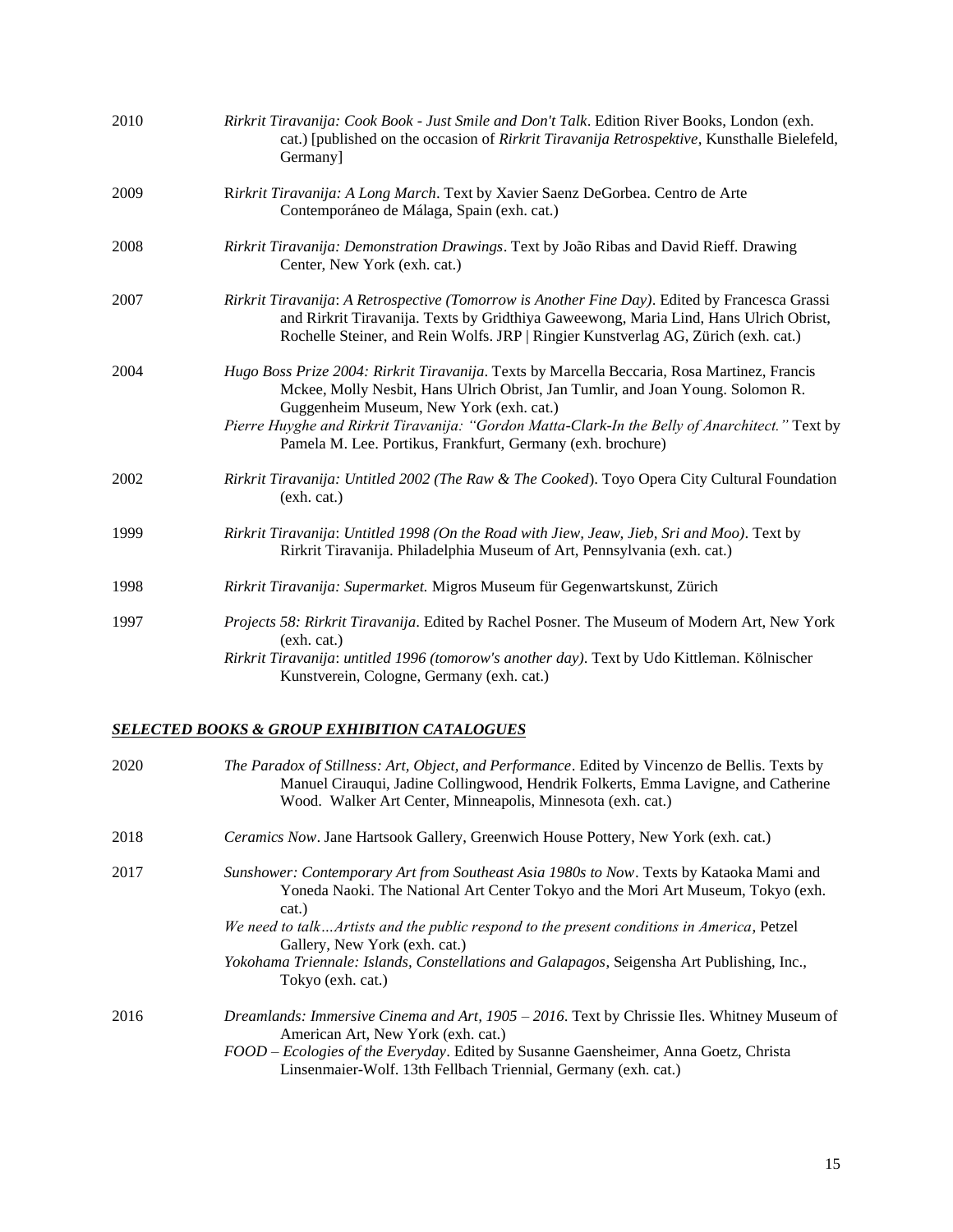|      | This is a portrait if I say so: Identity in American Art, 1912 to today. Texts by Anne Collins<br>Goodyear, Jonathan Frederick Walz, and Kathleen Merrill Campagnolo. Yale University<br>Press, New Haven, Connecticut (exh. cat.)                                                                                                                                                                                    |
|------|-----------------------------------------------------------------------------------------------------------------------------------------------------------------------------------------------------------------------------------------------------------------------------------------------------------------------------------------------------------------------------------------------------------------------|
| 2015 | All the World's Futures, 56th Venice Biennale. Edited by Okwui Enwezor. Marsilio Editori,<br>Venice (exh. cat.)                                                                                                                                                                                                                                                                                                       |
|      | Come as You Are: Art of the 1990s. Texts by Huey Copeland and Joan Kee. Montclair Art<br>Museum, New Jersey (exh. cat.)                                                                                                                                                                                                                                                                                               |
|      | Whitney Handbook of the collection. Edited by Dana Miller. Whitney Museum of American Art,<br>New York                                                                                                                                                                                                                                                                                                                |
| 2014 | Take It or Leave It: Institution, Image, Ideology. Texts by George Baker, Julia Bryan-Wilson,<br>Johanna Burton, Gavin Butt, Anne Ellegood, and Darby English. Hammer Museum,<br>University of California Los Angeles (exh. cat.)                                                                                                                                                                                     |
| 2013 | Day After Day: The Diaristic Impulse. Texts by Claire Barliant and Edward Schwarzschild.<br>University Art Museum, University at Albany, New York (exh. cat.)<br>NYC 1993: Experimental Jet Set, Trash and No Star. Edited by Massimiliano Gioni, Gary                                                                                                                                                                |
|      | Carrion-Murayari, Jenny Moore, and Margot Norton. The New Museum, New York (exh.<br>cat.)                                                                                                                                                                                                                                                                                                                             |
| 2012 | Echigo Tsumari Art Triennale. Echigo, Japan (exh. cat.)<br>Ecstatic Alphabets/Heaps of Language. The Museum of Modern Art, New York (exh. pub.)<br>Feast: Radical Hospitality in Contemporary Art. Introduction by Stephanie Smith. Texts by Irina<br>Aristarkhova, Geoff Emberling, Charles Esche, Hannah B. Higgins, Anthony Huberman,<br>Carolyn Korsmeyer. Smart Museum of Art, University of Chicago (exh. cat.) |
|      | Lifelike. Texts by Siri Engberg, Josiah McElheny, Michael Lobel, and Rochelle Steiner. Walker<br>Art Center, Minneapolis (exh. cat.)<br>Roundtable. 9th Gwangju Biennale, South Korea (exh. cat.)                                                                                                                                                                                                                     |
|      |                                                                                                                                                                                                                                                                                                                                                                                                                       |
| 2010 | At Home/Not at Home. Text by Tom Eccles, Matthew Higgs, Bob Nickas et al. Hessel Museum of<br>Art, Bard College, Annandale-on-Hudson, New York (exh. cat.)                                                                                                                                                                                                                                                            |
| 2009 | Generation 1.5. Texts by Tom Finkelpearl, Jennifer Liese, and Valérie Smith. Queens Museum,<br>New York (exh. cat.)                                                                                                                                                                                                                                                                                                   |
|      | Zwischenzonen: La Colección Jumex, Mexiko. Texts by Christian Kravagna, Edelbert Köb,<br>Eugenio López Alonso, Viktor Zamudio Taylor. Museum Moderner Kunst Stiftung<br>Ludwig Wien (MUMOK), Vienna (exh. cat.)                                                                                                                                                                                                       |
| 2008 | The Greenroom: Reconsidering the Documentary and Contemporary Art. Edited by Maria Lind<br>and Hito Steyerl. Texts by T.J. Demos, Okwui Enwezor, Carles Guerra et al. Hessel<br>Museum of Art, Bard College, Annandale-on-Hudson, New York (exh. cat.)                                                                                                                                                                |
|      | Inhotim. Centro de Arte Contemporanea Inhotim, Brumadinho, Brasil<br>theanyspacewhatever. Edited by Nancy Spector. Texts by Michael Archer, Jan Avkigos, Daniel<br>Birnbaum et al. Solomon R. Guggenheim Museum, New York (exh. cat.)                                                                                                                                                                                 |
|      | Time Crevasse. Yokohama Triennale, Japan (exh. cat.)<br>Vertrautes Terrain - Aktuelle Kunst in und über Deutschland. Edited by Gregor Jansen and<br>Thomas Thiel. Zentrum für Kunst und Medientechnologie, Karlsruhe, Germany (exh.<br>cat.)                                                                                                                                                                          |
| 2007 | The History of a Decade Not Yet Named. 9th Lyon Biennale, France (exh. cat.)<br>Sympathy for the Devil: Art and Rock and Roll Since 1967. Museum of Contemporary Art<br>Chicago (exh. cat.)                                                                                                                                                                                                                           |
| 2006 | Again for Tomorrow. Text by Jan Verwoert. Royal College of Art Galleries, London (exh. cat.)                                                                                                                                                                                                                                                                                                                          |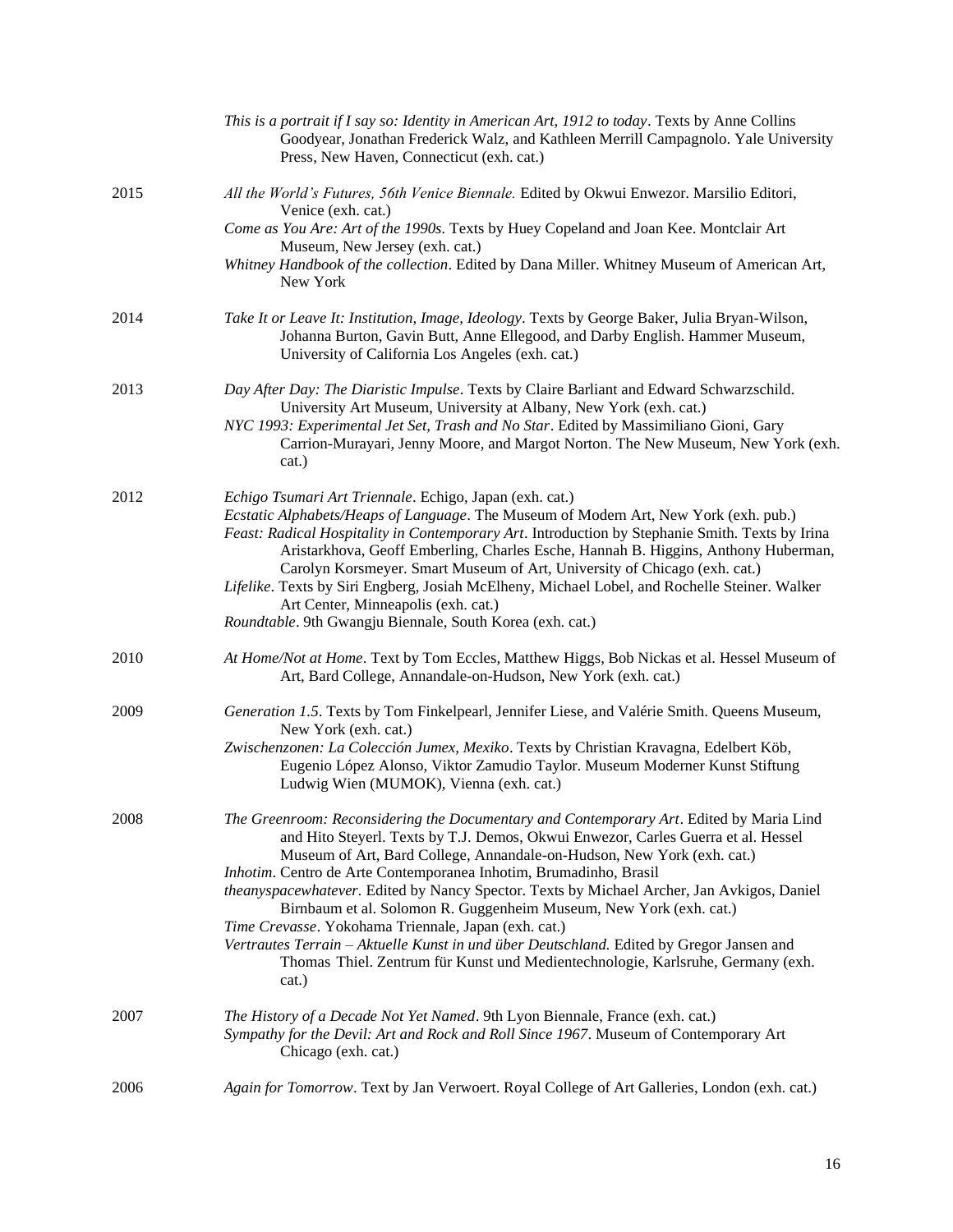|      | All Hawaii Entrées / Lunar Reggae. Texts by Cory Doctorow, Liam Gillick, Grant Morrison et al.<br>Irish Museum of Modern Art, Dublin (exh. cat.)<br>Day for Night. Text by Chrissie Iles and Philippe Vergne. Whitney Museum of American Art,<br>New York (exh. cat.)<br>Not All Is Visible Astrup Fearnley Museum, Oslo, Norway (exh. cat.)<br>Satellite of Love. Introduction by Edwin Carels. Witte de With, Rotterdam, The Netherlands (exh.<br>cat.)<br>Surprise, Surprise. Texts by Rob Bowman and Jens Hoffman. Institute of Contemporary Arts,<br>London (exh. pub.)                                                      |
|------|-----------------------------------------------------------------------------------------------------------------------------------------------------------------------------------------------------------------------------------------------------------------------------------------------------------------------------------------------------------------------------------------------------------------------------------------------------------------------------------------------------------------------------------------------------------------------------------------------------------------------------------|
| 2005 | FUSION: Aspects of Asian Culture in the The Museo de Arte Contemporáneo de Castilla y León<br>Collection. Text by Rafael Doctor. The Museo de Arte Contemporáneo de Castilla y<br>León, Spain (exh. cat.)<br>Universal Experience. Edited by Julie Rodrigues Widholm and Tricia Van Eck. Museum of<br>Contemporary Art, Chicago (exh. cat.)                                                                                                                                                                                                                                                                                       |
| 2004 | 70/90 Engagierte Kunst. Introduction by Lucius Grisebach. Neues Museum Nürnberg,<br>Nuremburg, Germany (exh. cat.)<br>Artists' Favourites. Text by Jens Hoffman. Institute of Contemporary Arts, London (exh.<br>brochure)<br>Klütterkammer. Texts by John Bock and Jens Hoffman. Institute of Contemporary Arts, London<br>(exh. cat.)                                                                                                                                                                                                                                                                                           |
| 2003 | Big Nothing. Institute of Contemporary Art, University of Pennsylvania, Philadelphia (exh. cat.)<br>Dreams and Conflicts: The Viewer's Dictatorship. Edited by Francesco Bonami. 50th Venice<br>Biennale (exh. cat.)                                                                                                                                                                                                                                                                                                                                                                                                              |
| 2002 | To Eat or Not to Eat. Centro de arte de Salamanca, Spain (exh. cat.)<br>No Ghost Just a Shell. Text by Pierre Huyghe and Philippe Parreno. Kunsthalle Zürich (exh. pub.)<br>The Object Sculpture. Introduction by Penelope Curtis. Henry Moore Institute, Leeds, United<br>Kingdom (exh. cat.)<br>Public Affairs. Text by Bice Curiger. Kunsthaus Zürich (exh. cat.)                                                                                                                                                                                                                                                              |
| 2001 | 4Free. Edited by Jennifer Allen and Waling Boers. Texts by Jennifer Allen, Waling Boers, and<br>Bregtje van der Haak. Büro Friedrich, Berlin (exh. cat.)<br>Egofugal. 7th International Istanbul Biennial, Istanbul, Turkey (exh. cat.)<br>Kleine Paradiese im Gutspark Böckel. Gutspark Böckel, Ostwestfalen-Lippe, Germany (exh.<br>brochure)<br>Mega-Wave. Yokohama Triennale, Japan (exh. cat.)<br>Public Offerings. Edited by Paul Schimmel. Texts by Yilmaz Dzeiwior, Midori Matsui, Lane<br>Relyea, Paul Schimmel, Katy Siegel, Howard Singerman, and Jon Thompson. Museum<br>of Contemporary Art, Los Angeles (exh. cat.) |
| 2000 | AutoWerke II. Edited by Jone Elissa Scherf. Deichtorhallen Hamburg, Germany (exh. cat.)<br>Continental Shift. Edited by Wolfgang Becker. Ludwig Forum Aachen, Germany (exh. cat.)<br>Ein/räumen-Arbeiten im Museum. Texts by Frank Barth. Hatje Cantz, Cologne (exh. cat.)<br>Lebenskunstwerke: Kunst in der Stadt 4. Texts by Diedrich Diederichsen and Karl Markus Michel.<br>Kunsthaus Bregenz, Austria (exh. cat.)                                                                                                                                                                                                            |
| 1999 | dAPERTutto, 48. Esposizione Internazionale d'Arte. Text by Harald Szeemann. Marisilio Editori,<br>Venice (exh. cat.)<br>Kunst-Welten im Dialog. Texts by Yilmaz Dziewior, Marc Scheps, and Barbara M Thiemann.<br>Museum Ludwig Koln, Cologne, Germany (exh. cat.)<br>Peace. Edited by Gianni Jetzer and Rein Wolfs. Migros Museum für Gegenwartskunst, Zürich<br>(exh. cat.)                                                                                                                                                                                                                                                     |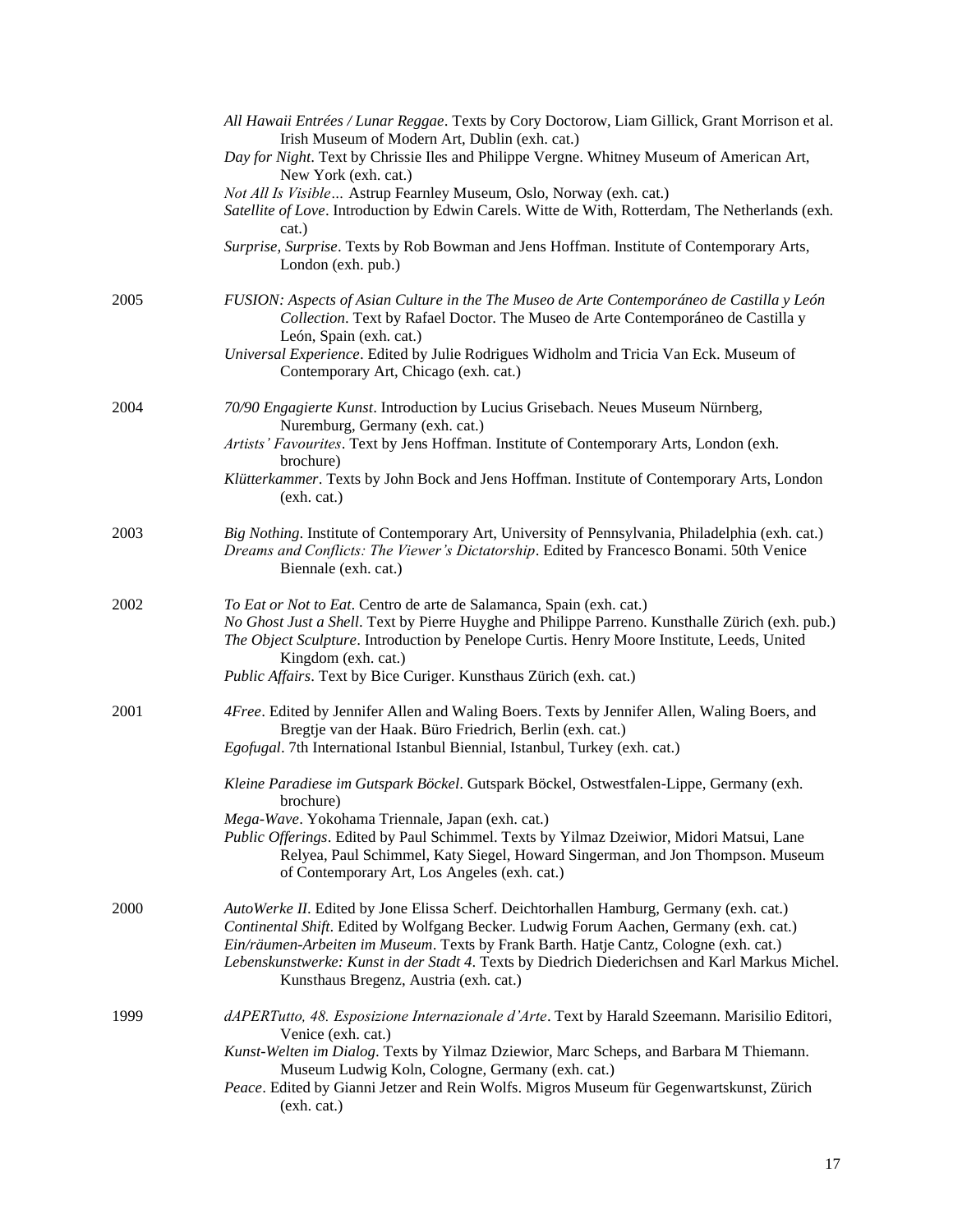| 1998 | Wounds: Between Democracy and Redemption in Contemporary Art. Moderna Museet,<br>Stockholm, Sweden (exh. cat.)                                                                                                                                                            |
|------|---------------------------------------------------------------------------------------------------------------------------------------------------------------------------------------------------------------------------------------------------------------------------|
| 1997 | Cities on the Move. Texts by Hou Hanru and Hans Ulrich Obrist. Hatje Cantz, Ostfildern (exh.<br>cat.)                                                                                                                                                                     |
|      | Truce: Echoes of Art in an Age of Endless Conclusions. Texts by Francesco Bonami and Collier<br>Schorr. SITE Santa Fe (exh. cat.)                                                                                                                                         |
| 1995 | Africus. Texts by Rasheed Araeen and Lorna Ferguson. Johannesburg Biennale, South Africa<br>(exh. cat.)                                                                                                                                                                   |
|      | Carnegie International. Edited by Richard Armstrong and Paola Morsiani. Carnegie Museum of<br>Art, Pittsburgh (exh. cat.)                                                                                                                                                 |
|      | Nutopi. Text by Ulrika Leven. Rooseum, Malmö, Sweden (exh. cat.)<br>Thinking Print, Books to Billboards, 1980-95. Text by Deborah Wye. The Museum of Modern<br>Art, New York (exh. cat.)                                                                                  |
|      | The Whitney Biennial. Texts by John Ashbery and Klaus Kertess. Whitney Museum of American<br>Art, New York (exh. cat.)                                                                                                                                                    |
| 1994 | Der Stand der Dinge. Text by Udo Kittelmann. Kölnischer Kunstverein, Cologne, Germany (exh.<br>cat.)                                                                                                                                                                      |
|      | Don't Look Now. Text by Joshua Decter. Thread Waxing Space, New York (exh. cat.)<br>L'Hiver de l'Amour. Text by Suzanne Pagé. Musée d'Art Moderne de la Ville de Paris (exh. cat.)<br>Surface de Reparations. Le Consortium, Centre d'Art Contemporain, Dijon (exh. cat.) |
| 1993 | 45th International Exhibition of Art 1993: Venice Biennale - Cardinal Points of Art, 45th Venice<br>Biennale (exh. cat.)                                                                                                                                                  |
|      | Simply Made in America. The Aldrich Contemporary Art Museum, Ridgefield, Connecticut (exh.<br>cat.)                                                                                                                                                                       |
| 1992 | The Big Nothing or Le Presque Rien. Text by Kerri Scharlin. The New Museum, New York (exh.<br>cat.)                                                                                                                                                                       |
|      | Transgressions in the White Cube: Territorial Mapping. Edited by Joshua Decter. Texts by Kate<br>Ericson, Renée Green, Mike Kelley et al. Usdan Gallery, Bennington College, Vermont<br>(exh. cat.)                                                                       |
| 1991 | Fluxattitude. Edited by Susan Hap and Cornelia Laufs. Hallwalls Contemporary Arts Center,<br>Buffalo, New York (exh. cat.)                                                                                                                                                |

#### *SELECTED BIBLIOGRAPHY*

| 2021 | Russeth, Andrew. "Art x Food: How Artists Use Food to Cook Up New Work." Artnews<br>(September 17, 2021) [ill.] [online]                                                                                                                                                                                                                                                                                                                                                                                                                                                                                                                                                                                          |
|------|-------------------------------------------------------------------------------------------------------------------------------------------------------------------------------------------------------------------------------------------------------------------------------------------------------------------------------------------------------------------------------------------------------------------------------------------------------------------------------------------------------------------------------------------------------------------------------------------------------------------------------------------------------------------------------------------------------------------|
| 2020 | Roome, Kristine, "Fear Eats the Soul' – Rirkrit Tiravanija at Glenstone Museum," ARTE FUSE<br>(January 2020)                                                                                                                                                                                                                                                                                                                                                                                                                                                                                                                                                                                                      |
| 2019 | Buck, Luisa, "Rirkrit Tiravanija Offers Cups of Sake and Space for Contemplation at the ICA,"<br><i>The Art Newspaper</i> (June 2019)<br>Fabricant, Florence, "These Curries Are Works of Art," The New York Times (May 14, 2019) [ill.]<br>Jenkins, Mark, "At Glenstone, 'Fear Eats the Soul' includes a show-within-a-show — and free<br>soup," The Washington Post (October 2019)<br>Kleeman, Alexandra, "The Frieze Futurist Cookbook," <i>Frieze</i> 205 (August 23, 2019) [ill.]<br>Lakin, Max, "When is Free Lunch Art?," Garage (October 2019)<br>McMahon, Katherine, "Habitat: The Art of the Dinner Party, With New York Art Types Who Use<br>Food to Foster Community," ARTnews (July 31, 2019) [ill.] |
|      |                                                                                                                                                                                                                                                                                                                                                                                                                                                                                                                                                                                                                                                                                                                   |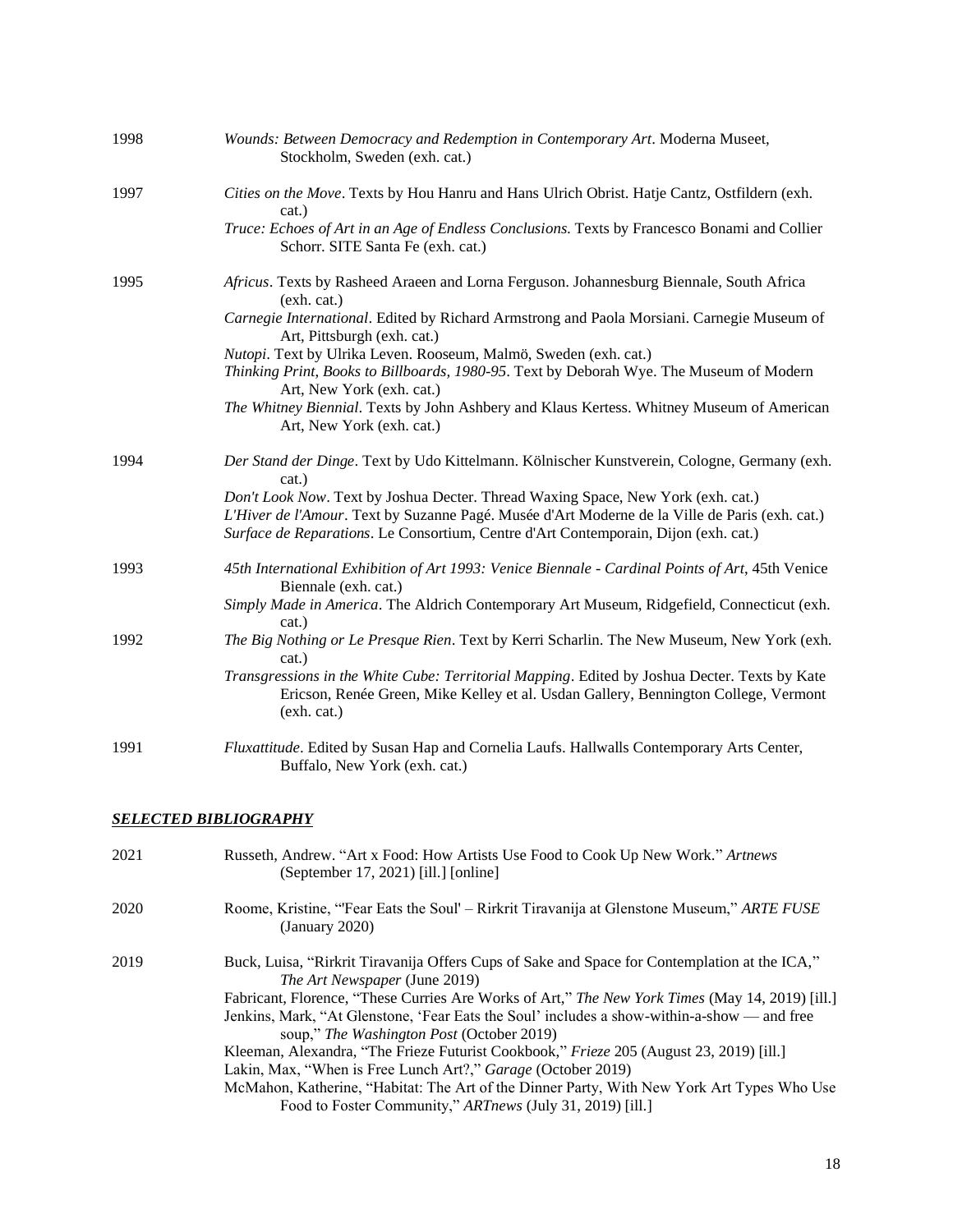|      | Raicovich, Laura, "A Cookbook That Relishes the Impure and Adulterated," Hyperallergic<br>(August 19, 2019) [ill.]                                                                                                                                                                                                                                                                         |
|------|--------------------------------------------------------------------------------------------------------------------------------------------------------------------------------------------------------------------------------------------------------------------------------------------------------------------------------------------------------------------------------------------|
| 2018 | Russeth, Andrew, "Fear Eats the Soul, Rirkrit Tiravanija Flag Flies!," ARTnews (April 4, 2018)<br>[i]                                                                                                                                                                                                                                                                                      |
|      | "Rirkrit Tiravanija on 'Brilliant Ideas,"" Bloomberg (April 16, 2018)                                                                                                                                                                                                                                                                                                                      |
| 2017 | Carrigan, Margaret, "Why So Many Artists Are Reclaiming the New York Times," Artsy (June 5,<br>2017)                                                                                                                                                                                                                                                                                       |
|      | Colman, David, "A Catskills Art Scene Makes a Splash With Free Curry," The New York Times<br>(August 31, 2017) [ill.]                                                                                                                                                                                                                                                                      |
|      | Hanley, William, "Rirkrit Tiravanija and the Politics of Cooking," Surface (December 19, 2017)<br>[online]                                                                                                                                                                                                                                                                                 |
|      | McGlynn, Tom, "Disappering, Inc.," The Brooklyn Rail (July-August 2017) [ill.]<br>Smith, Roberta, "The Best Art of 2017," The New York Times (December 6, 2017) [ill.]                                                                                                                                                                                                                     |
| 2016 | Cascone, Sarah, "Rirkrit Tiravanija and Tomas Vu to Open Surf Shop at UNTITLED Miami<br>Beach," Artnet News (September 19, 2016) [ill.]                                                                                                                                                                                                                                                    |
|      | Collins, Shay, "Sprawling Memory: Thai Modern Art at the Johnson," The Cornell Daily Sun<br>(January 31, 2016) [ill.]                                                                                                                                                                                                                                                                      |
|      | Freeman, Nate, "Hancock, New York's Local Newspaper Celebrates 'The Gavin Brown<br>Experience'," ARTnews (September 14, 2016) [ill.]                                                                                                                                                                                                                                                       |
|      | Williams, Gisela, "The Professional Pop-Up Artist," The New York Times Style Magazine (July<br>26, 2016) [ill.]                                                                                                                                                                                                                                                                            |
| 2014 | Johnson, Ken and Martha Schwendener, "Strolling an Island of Creativity," The New York<br><i>Times</i> (May 10, 2014) [ill.]                                                                                                                                                                                                                                                               |
|      | Veal, Clare, "Bringing the Land Foundation Back to Earth: a new model for the critical analysis of<br>relational art," Journal of Aesthetics & Culture 69 (2014)                                                                                                                                                                                                                           |
| 2013 | Simonini, Ross, "Rirkrit Tiravanija Lights Stockhausen at the Armory," Art in America (April<br>2013)                                                                                                                                                                                                                                                                                      |
|      | Tommasini, Anthony, "In Space You Can Still Hear the Drones," The New York Times (March 21,<br>2013) [ill.]                                                                                                                                                                                                                                                                                |
|      | Tiravanija, Rirkrit, and Sarah Sze, "Thing Theories," Artforum (June 2013)                                                                                                                                                                                                                                                                                                                 |
| 2012 | Birnbaum, Daniel, "Rirkrit Tiravanija's Astronaut," Artforum (December 2012)<br>Holden, Stephen, "Review: Lung Neaw Visits His Neighbors. Rural Life Seen Through a Man<br>Who Has Lived Many Seasons," The New York Times (July 16, 2012): C2 [ill.]<br>Kim, I., "AO On Site with Photoset – New York: Frieze Art Fair on Randall's Island, May 4-7,<br>2012," Art Observed (May 4, 2012) |
| 2011 | Decter, Joshua, "Rirkrit Tiravanija," Artforum (May 2011)                                                                                                                                                                                                                                                                                                                                  |
|      | Pollack, Maika, "Occupy Morgan Library: 'David, Delacroix, and Revolutionary France -<br>Drawings from the Louvre'," New York Observer (October 18, 2011)<br>Pym, William, "Rirkrit Tiravanija - Making Conversation," Art Asia Pacific (May/April 2011)                                                                                                                                   |
|      | Tiravanija, Rirkrit, "Pierre Huyghe," Interview (January 2011)                                                                                                                                                                                                                                                                                                                             |
|      | Vogel, Carol, "Meals as Art at MoMA; David Altmejd at Peter Brant's Gallery," The New York<br>Times (October 27, 2011) [ill.]                                                                                                                                                                                                                                                              |
| 2010 | Cotter, Holland, "Intersecting in the Digital Age," The New York Times (October 8, 2010) [ill.]<br>Jones, Kristin M., "Chronicles of a Medium in Crisis," The Wall Street Journal (December 16,<br>2010)                                                                                                                                                                                   |
|      | Gopnik, Blake, "The Last Newspaper," The Washington Post (October 21, 2010)<br>Spalding, David, "Interview with Rirkrit Tiravanija," Artinfo (January 13, 2010)                                                                                                                                                                                                                            |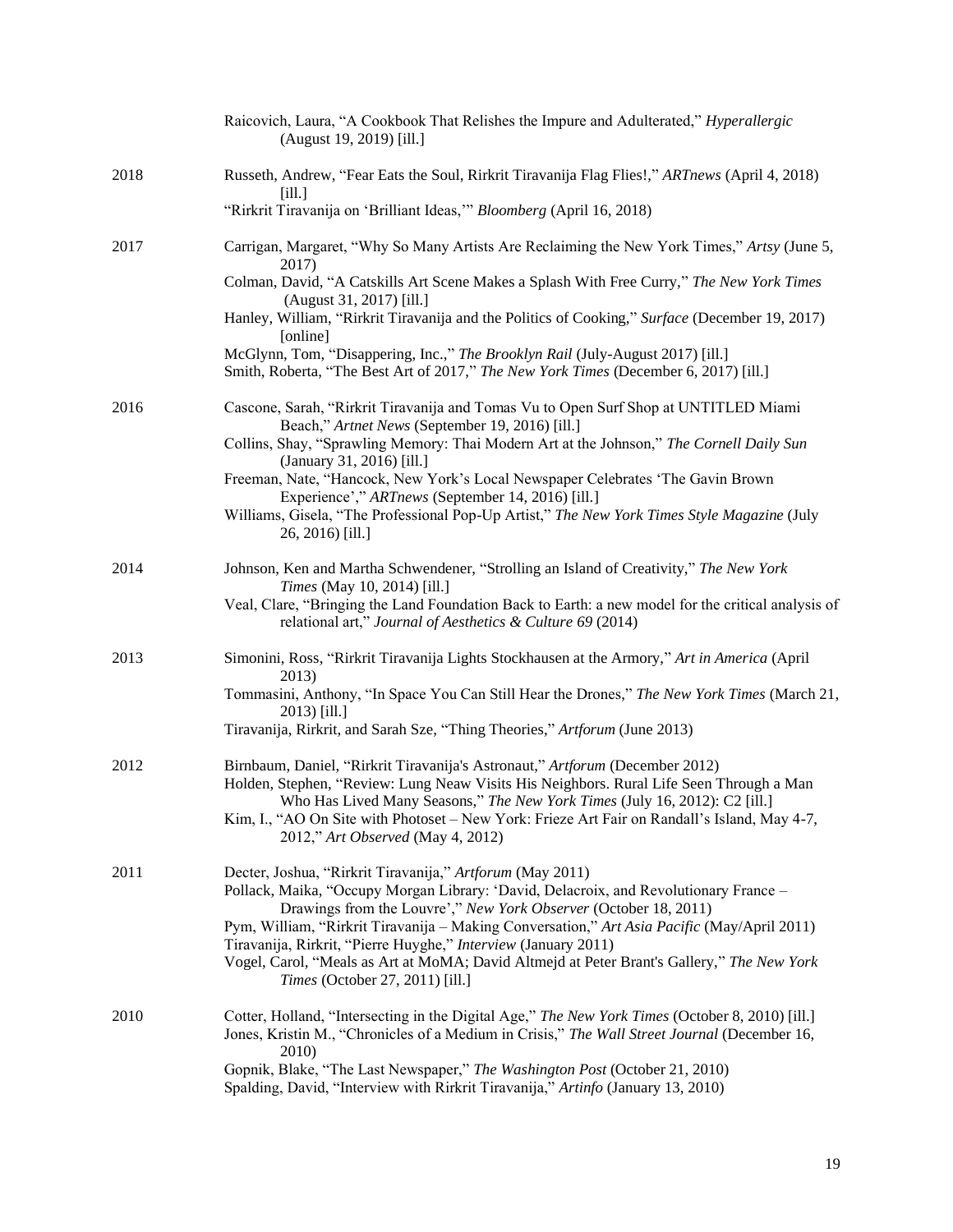| 2009 | Lebowitz, Cathy, "Review," Art in America (January 2009): 108<br>Ono, Yoko, and Rirkrit Tiravanija, "In Another Country," Artforum (Summer 2009): 280-283<br>Velasco, David, "500 Words, John Giorno," Artforum (January 10, 2009)                                                                                                                                                                                                                                                                                                                                                                                                                                                                                                                                                                                                                                                                                                    |
|------|---------------------------------------------------------------------------------------------------------------------------------------------------------------------------------------------------------------------------------------------------------------------------------------------------------------------------------------------------------------------------------------------------------------------------------------------------------------------------------------------------------------------------------------------------------------------------------------------------------------------------------------------------------------------------------------------------------------------------------------------------------------------------------------------------------------------------------------------------------------------------------------------------------------------------------------|
| 2008 | Cohen, David, "The Conceptual Provocateur: Rirkrit Tiravanija," New York Sun (September 18,<br>2008)                                                                                                                                                                                                                                                                                                                                                                                                                                                                                                                                                                                                                                                                                                                                                                                                                                  |
|      | Madoff, Steven Henry, "Friends With Benefits," Artforum.com (October 30, 2008) [online]<br>Sherwin, Skye, "Encounters of the Third Kind," ArtReview (March 2008): 40<br>Smith, Roberta, "Review," The New York Times (December 12, 2008)                                                                                                                                                                                                                                                                                                                                                                                                                                                                                                                                                                                                                                                                                              |
| 2007 | Lütticken, Sven, "Black Bloc, White Penguin: Reconsidering Representation Critique," Artforum<br>(March 2007): 298-303, 331 [ill.]<br>Neil, Jonathan T.D., "Tales From the City: New York," Artreview (March 2007): 48<br>Orden, Abraham, "The Minute," Artnet.com (April 6, 2007) [online]<br>Rattemeyer, Christian, "27th São Paulo Biennial," Artforum (February 2007): 287-288<br>Saltz, Jerry, "Conspicuous Consumption," New York Magazine (May 14, 2007): 88<br>Smith, Roberta, "Space Redefined in Chelsea," The New York Times (April 13, 2007) [ill.]<br>"Gordon Matta-Clark and Rirkrit Tiravanija," New Yorker (May 7, 2007): 14<br>"Spirituality," Art Asia Pacific (Winter 2007): 82-91                                                                                                                                                                                                                                 |
| 2006 | Griffin, Tim, Chrissie Iles, and Philippe Vergne, "Cabaret License," Artforum (January 2006): 94-<br>96<br>Hoptman, Laura, "Give Peace Another Chance," ArtReview (March 2006) 8-29<br>Morton, Tom, and Nancy Spector, "Retrospectives," Frieze (January/February 2006): 115-116<br>Petlin, Irving, Mark di Suvero, and Rirkrit Tiravanija, "Peace Tower," Artforum (March 2006):<br>252-257<br>Tiravanija, Rirkrit, "Work in Progress," V magazine (Spring 2006): 122                                                                                                                                                                                                                                                                                                                                                                                                                                                                |
| 2005 | Tomkins, Calvin, "Shall We Dance", The New Yorker (October 17, 2005): 82 [ill]<br>Birnbaum, Daniel, "Best of 2005," Artforum (December 2005): 260-261 [ill.]<br>Dorment, Richard, "The Exhibition That Says, Make Yourself at Home," The Telegraph (July 12,<br>2005) [ill.]<br>Januszczak, Waldemar, "Home Is Where the Art Isn't," The Sunday Times (July 24, 2005): 10<br>Joselit, David, "Navigating the New Territory," Artforum (Summer 2005): 276-279<br>Moisdon, Stéphanie, "Rirkrit Tiravanija: Artiste Relationnel?" Beaux-Arts (March 2005)<br>O'Connell, Alex, "Art Notebook," The Times (July 28, 2005)<br>Searle, Adrian, "Make Yourself at Home," Guardian (July 12, 2005) [ill.]<br>Sheets, Hilarie M., "Underrated Overrated (Paul Ha)," ARTnews (January 2005):108<br>Wilcox, T.J., "Personal Affects," Artforum (April 2005): 165<br>"An Interview with Rirkrit Tiravanija," Asian Art Newspaper (April 2005): 6-7 |
| 2004 | Bajo, Delia, and Carey Brainard, "In Conversation," The Brooklyn Rail (February 2004): 21-22                                                                                                                                                                                                                                                                                                                                                                                                                                                                                                                                                                                                                                                                                                                                                                                                                                          |
| 2003 | Bollen, Christopher, "Critics' Picks," Artforum.com (October 2003) [online]<br>Gopnik, Blake, "Rirkrit Tiravanija Wins Smithsonian's Lucelia Artist Award" The Washington<br>Post (April 9, 2003)                                                                                                                                                                                                                                                                                                                                                                                                                                                                                                                                                                                                                                                                                                                                     |
| 2002 | Dusini, Mathias, "Review: Secession, Vienna," Frieze (November 2002): 110<br>Fallon, Roberta, "Spiritual Comfort," Artnet.com (May 10, 2002) [online]                                                                                                                                                                                                                                                                                                                                                                                                                                                                                                                                                                                                                                                                                                                                                                                 |
| 2000 | Boers, Waling, "Reality is a friend of mine, Interview with Rirkrit Tiravanija," Material no. 3<br>(Spring/Summer 2000): 44-46<br>Murria, Alicia, "Rirkrit Tiravanija," Revista Lapiz (March 2000)<br>Stange, Raimar, "Rirkrit Tiravanija, " Artist Kunstmagazin (January 2000): 22-26<br>Wolfs, Rein, "The Social Capital Today," Art Land 6, no. 1 (2000): 5                                                                                                                                                                                                                                                                                                                                                                                                                                                                                                                                                                        |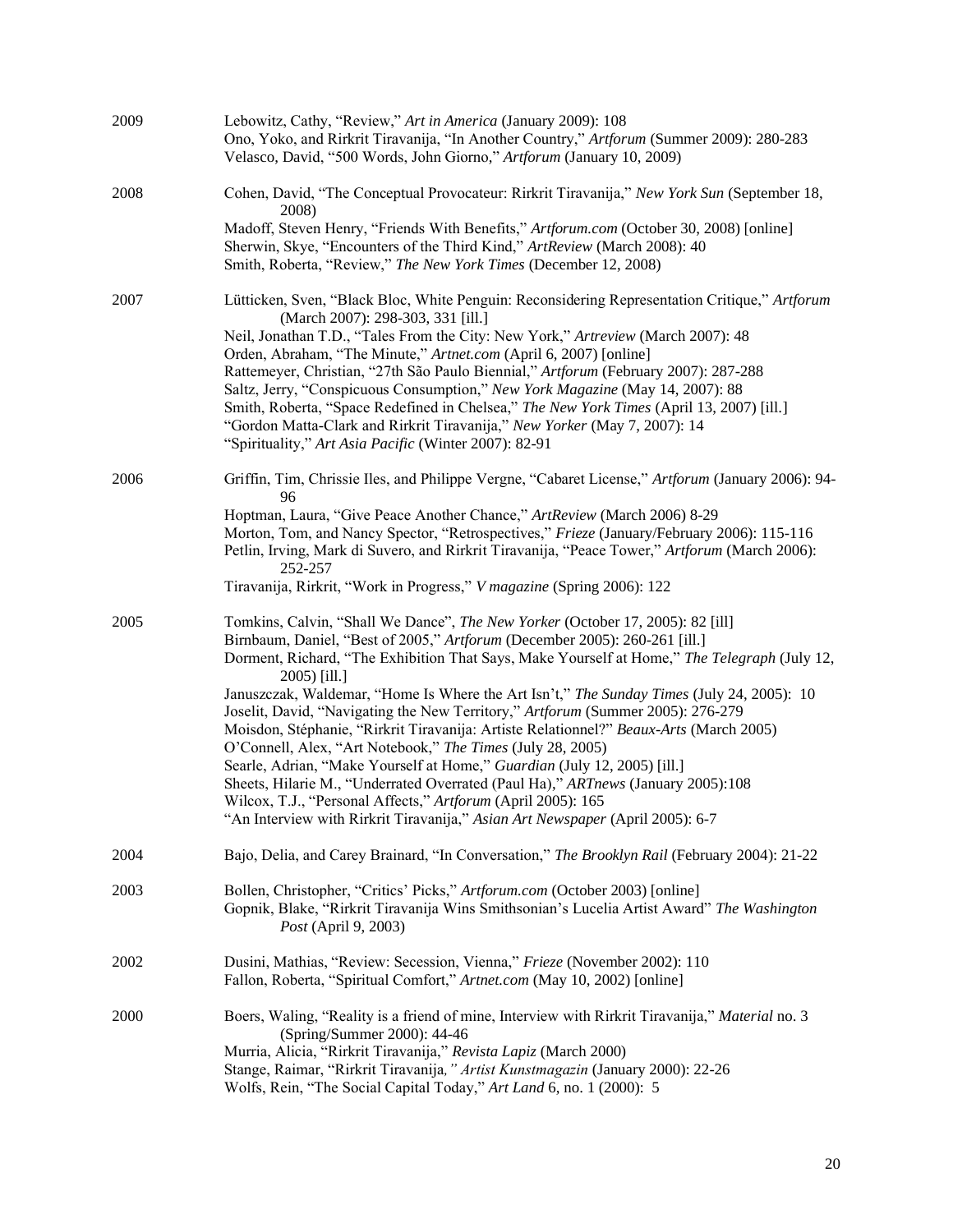| 1999 | Berwick, Carly, "While Some Live for Art, Others Live in It," The New York Times (August 8,<br>1999)                                                                                                                                                                                                                                                                                                                                                                                                                                                                                                                                                                                                                                                                                                |
|------|-----------------------------------------------------------------------------------------------------------------------------------------------------------------------------------------------------------------------------------------------------------------------------------------------------------------------------------------------------------------------------------------------------------------------------------------------------------------------------------------------------------------------------------------------------------------------------------------------------------------------------------------------------------------------------------------------------------------------------------------------------------------------------------------------------|
|      | Gellatly, Andrew, "Cities on the Move," Frieze (September/October 1999)<br>Gilson, Nancy, "Eye of the beholder," The Columbus Dispatch (January 27, 1999)<br>Hunt, David, "Faraway and Nearby, The Province of Telepresence," Camerawork<br>(Spring/Summer 1999): 26-29<br>Joyce, Julie, "Rirkrit Tiravanija and Lincoln Tobier," Art/Text 67 (1999): 90<br>Kazakov, Rafaelo, "Rirkrit Tiravanija," The New York Art World (September 1999): 14<br>Knight, Christopher, "L.A. Map Makes the Invisible Plain," Los Angeles Times (July 23, 1999)<br>Pinchbeck, Daniel, "NY artist Q&A, Rirkrit Tiravanija," The Art Newspaper (July-August 1999)<br>Siegel, Katy, "Rirkrit Tiravanija," Artforum (October 1999): 146<br>"Living with Art at Gavin Brown's Enterprise," The Art Newspaper (June 1999) |
| 1998 | Ammann, Rene, "Review," Artforum (November 1998): 110                                                                                                                                                                                                                                                                                                                                                                                                                                                                                                                                                                                                                                                                                                                                               |
| 1997 | Hainley, Bruce, "Where Are We Going? And What are we Doing? Rirkrit Tiravanija's Art of<br>Living," Artforum (February 1997): 54<br>Herbstreuth, Peter, "Rirkrit Tiravanija," Kunstforum (April-June 1997): 349-350<br>Lufty, Carol, and Lynn Gumpert, "A lot to Digest," Art News (May 1997): 150-153<br>Smith, Roberta, "Finding Art in the Artifacts of the Masses," The New York Times (December 1,<br>1997)<br>Smith, Roberta, "Savoring a Medium Whose Bite Has Grown with Age," The New York Times<br>(June 21, 1997)                                                                                                                                                                                                                                                                        |
| 1996 | Dziewor, Yilmaz, "Rirkrit Tiravanija," Artforum International (September 1996): 14<br>Marger, Mary Ann, "Not-so-sweet dreams," The New York Times (October 1, 1996)<br>Mettler, Louis, "Tiravanijas und Altenburgera 'Sozialskulpturen' in der Kunsthalle: Dinge ver-<br>rucken, Raume schafen, begegnen," Die Ostschweiz (November 23, 1996)<br>Saltz, Jerry, "A Short History of Rirkrit Tiravanija," Art in America (February 1996): 82-85                                                                                                                                                                                                                                                                                                                                                       |
| 1995 | Flood, Richard, and Rochelle Steiner, "En Route," Parkett, no. 44 (1995): 114-123<br>Hainley, Bruce, "Rirkrit Tiravanija," Artforum (January 1995)<br>Jones, Ronald, "Rirkrit Tiravanija and Andy Warhol," Frieze (January/February 1995): 60<br>Steiner, Barbara, "Spiegel, Andreas, Rirkrit," Paletten (1995): 4<br>"Whitney Biennial," Frieze 23 (Summer 1995)                                                                                                                                                                                                                                                                                                                                                                                                                                   |
| 1994 | Besson, Christian, "Surface de Reparation," Flash Art (May/June 1994): 122<br>Brown, Gavin, "Other Things Elsewhere," Flash Art (Summer 1994): 102<br>Levin, Kim, "Rirkrit Tiravanija," Kunstforum (January/February 1994): 170-173<br>Relyea, Lane, "Fear and loathing at the Whitney," Frieze (Summer 1994): 39-41                                                                                                                                                                                                                                                                                                                                                                                                                                                                                |
| 1992 | Nesbitt, Lois, "Review," Artforum (December 1992): 95<br>Smith, Roberta, "The Gallery is the Message," The New York Times (October 4, 1992): 35<br>"Rirkrit Tiravanija," The New Yorker (October 5, 1992)                                                                                                                                                                                                                                                                                                                                                                                                                                                                                                                                                                                           |

#### *RESIDENCIES*

2007 Ontario College of Art and Design, Nomadic Residents: International Artist Residency Project

#### *SOCIETY MEMBERSHIPS AND APPOINTMENTS*

2003 Advisory Board Member, Center for Contemporary Art Kitakyshu, Japan Advisory Board Member, New Media Institute, University of Chiang Mai, Thailand Advisory Board Member, Tokyo Wonder Site Cultural Arts Center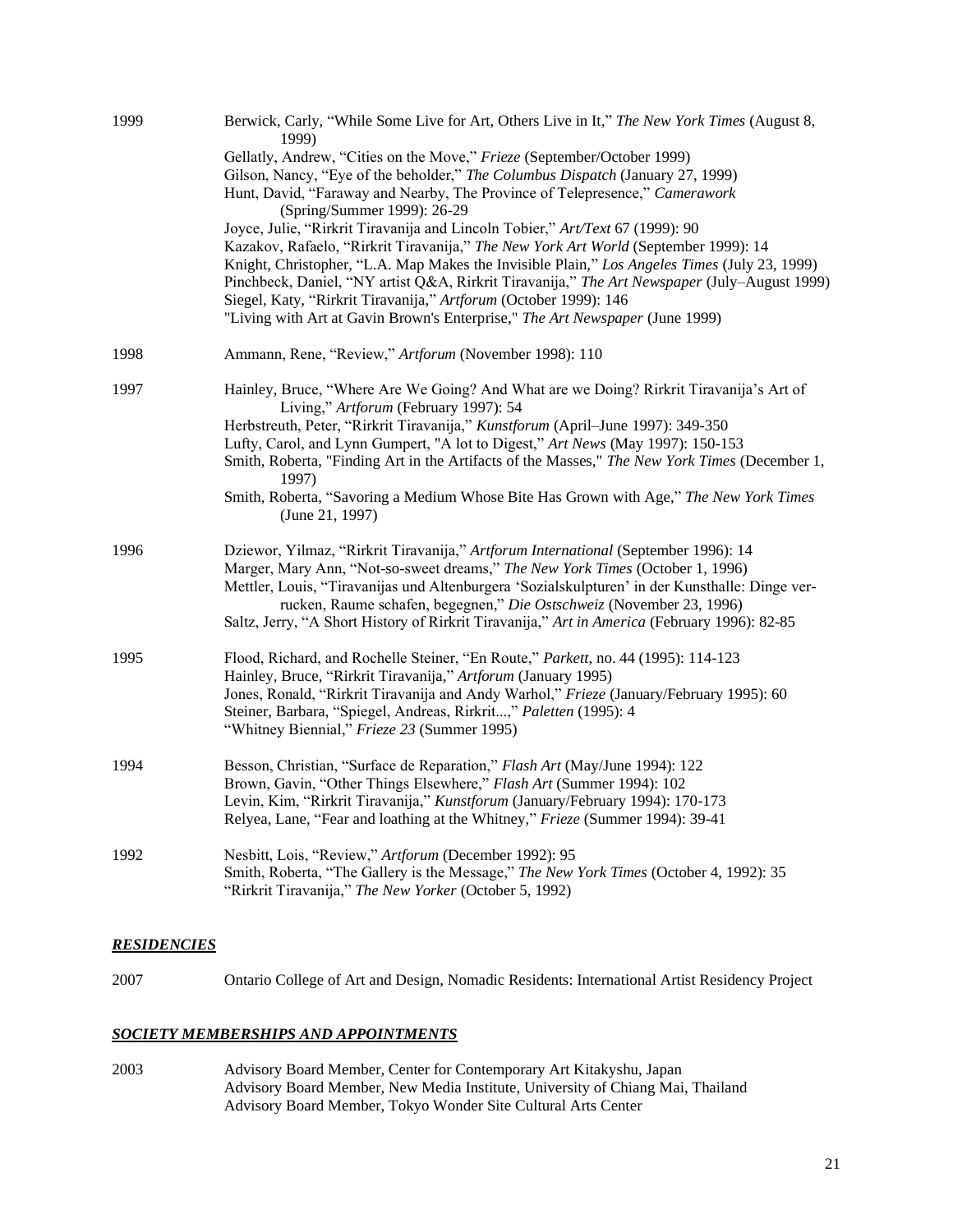| 2002-2004    | Advisory Board Member, Carnegie International, Carnegie Museum of Art, Pittsburgh,<br>Pennsylvania |  |
|--------------|----------------------------------------------------------------------------------------------------|--|
| 1998-present | President, The Land Foundation, Chiang Mai, Thailand                                               |  |

# *SELECTED AWARDS*

| 2007 | Silpathorn Award, Office of Contemporary Art and Culture, Thailand                                               |
|------|------------------------------------------------------------------------------------------------------------------|
| 2004 | Hugo Boss Prize, Solomon R. Guggenheim Museum, New York                                                          |
| 2003 | Lucelia Artist Award, Smithsonian American Art Museum, Washington, DC                                            |
| 1996 | Central Kunst Prize                                                                                              |
| 1994 | Benesse Prize, Naoshima Contemporary Art Museum, Japan                                                           |
| 1993 | Gordon Matta Clark Foundation Award<br>The Louis Comfort Tiffany Foundation Biennial Competition Award, New York |

#### *TEACHING*

| 2004         | Università IUAV di Venezia, Associate Professor, Graduate Course in Visual Arts, Faculty of Arts<br>and Design                                                     |
|--------------|--------------------------------------------------------------------------------------------------------------------------------------------------------------------|
| 2002         | Royal Danish Art Academy of Fine Arts, Copenhagen, Guest Professor, Department Walls and<br>Space                                                                  |
| 2001-present | Columbia University, New York, Associate Professor of Professional Practice, Faculty of the Arts                                                                   |
| 2001         | Staedelschule Staatliche Hochschule für Bildende Kunst, Frankfurt, Guest Professor<br>National Academy of Fine Arts, Oslo, Norway, Guest Professor/Visiting Artist |
| 2000         | Columbia University, New York, Adjunct Assistant Professor, Faculty of the Arts                                                                                    |

#### *SELECTED PUBLIC COLLECTIONS*

Astrup Fearnley Museum of Modern Art, Oslo, Norway Bangkok Museum of Contemporary Art, Thailand Baltimore Museum of Art Bundeskunstsammlung, Berlin Carnegie Museum of Art, Pittsburgh, Pennsylvania Cornell Fine Arts Museum, Rollins College, Winter Park, Florida Fond National d'Art Contemporain, Paris Fond Regional d'Art Contemporain (FRAC) Languedoc-Roussillon, Montpellier, France Fondazione Sandretto Re Rebaudengo, Turin, Italy Fundación Tantica, Buenos Aires, Argentina Inhotim Centro de Arte Contemporanea, Brumadinho, Brasil Le Consortium, Dijon, France Louisiana Museum of Modern Art, Humlebæk, Denmark Migros Museum für Gegenwartskunst, Zürich